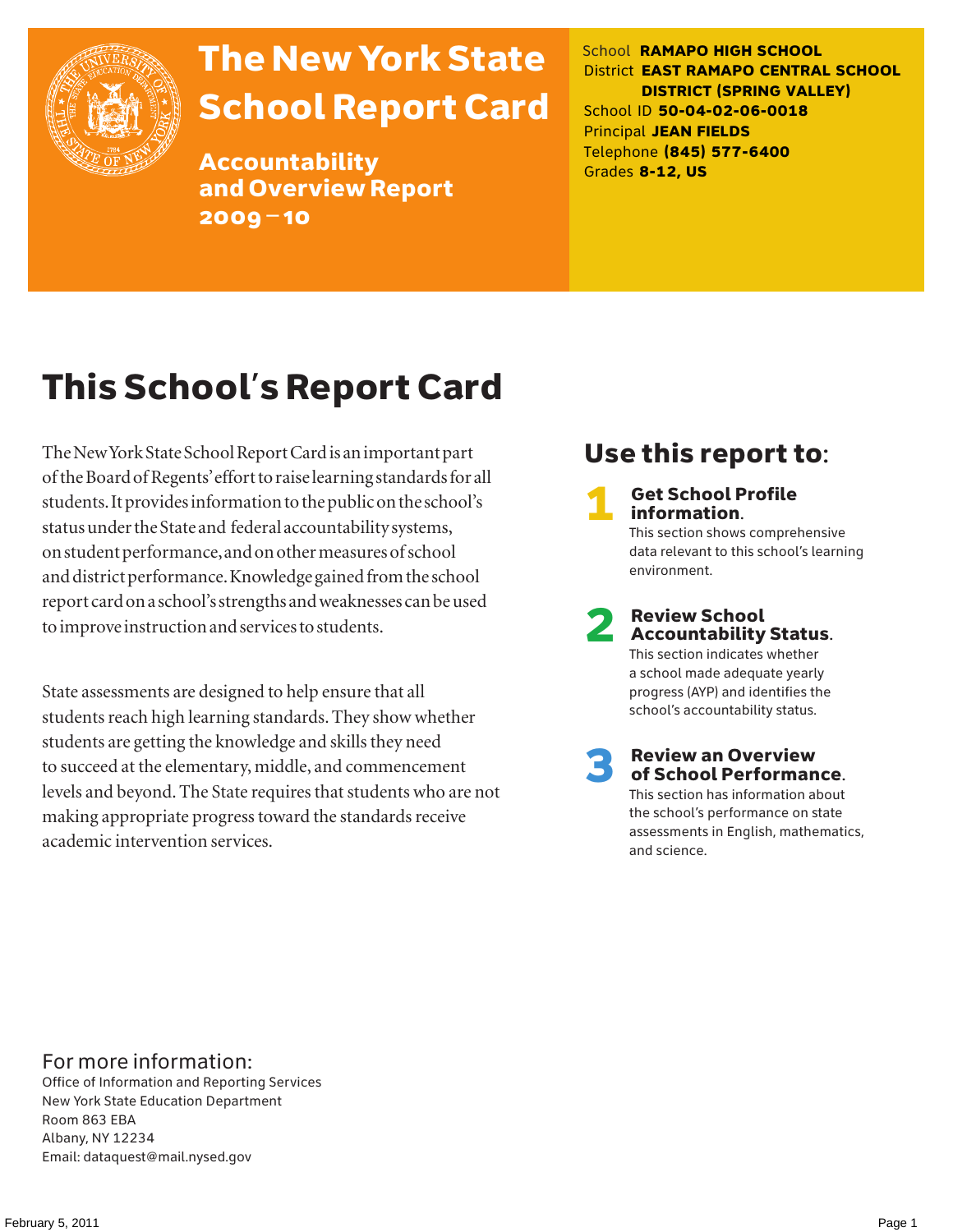School **RAMAPO HIGH SCHOOL**<br>School ID 50-04-02-06-0018<br>**School ID 50-04-02-06-0018** School ID 50-04-02-06-0018

### School Profile

This section shows comprehensive data relevant to this school's learning environment, including information about enrollment, average class size, and teacher qualifications.

### Enrollment

|                            | $2007 - 08$ | $2008 - 09$ | 2009-10 |
|----------------------------|-------------|-------------|---------|
| Pre-K                      | 0           | 0           | 0       |
| Kindergarten               | 0           | 0           | 0       |
| Grade 1                    | 0           | 0           | 0       |
| Grade 2                    | 0           | 0           | 0       |
| Grade 3                    | 0           | 0           | 0       |
| Grade 4                    | 0           | 0           | 0       |
| Grade 5                    | 0           | 0           | 0       |
| Grade 6                    | 0           | 0           | 0       |
| <b>Ungraded Elementary</b> | 0           | 0           | 0       |
| Grade 7                    | 0           | 0           | 0       |
| Grade 8                    | 5           | 25          | 28      |
| Grade 9                    | 392         | 379         | 354     |
| Grade 10                   | 435         | 392         | 351     |
| Grade 11                   | 372         | 354         | 375     |
| Grade 12                   | 350         | 347         | 359     |
| <b>Ungraded Secondary</b>  | 15          | 11          | 11      |
| Total K-12                 | 1569        | 1508        | 1478    |

### Enrollment Information

*Enrollment* counts are as of Basic Educational Data System (BEDS) day, which is typically the first Wednesday of October of the school year. Students who attend BOCES programs on a part-time basis are included in a school's enrollment. Students who attend BOCES on a full-time basis or who are placed full time by the district in an out-of-district placement are not included in a school's enrollment. Students classified by schools as "pre-first" are included in first grade counts.

### Average Class Size

|                      | $2007 - 08$ | $2008 - 09$ | $2009 - 10$ |
|----------------------|-------------|-------------|-------------|
| <b>Common Branch</b> |             |             |             |
| Grade 8              |             |             |             |
| English              |             |             |             |
| <b>Mathematics</b>   |             |             |             |
| Science              |             |             |             |
| Social Studies       |             |             |             |
| Grade 10             |             |             |             |
| English              | 19          | 21          | 21          |
| <b>Mathematics</b>   | 22          | 21          | 21          |
| Science              | 21          | 19          | 19          |
| Social Studies       | 21          | 19          | 19          |

### Average Class Size Information

*Average Class Size* is the total registration in specified classes divided by the number of those classes with registration. *Common Branch* refers to self-contained classes in Grades 1–6.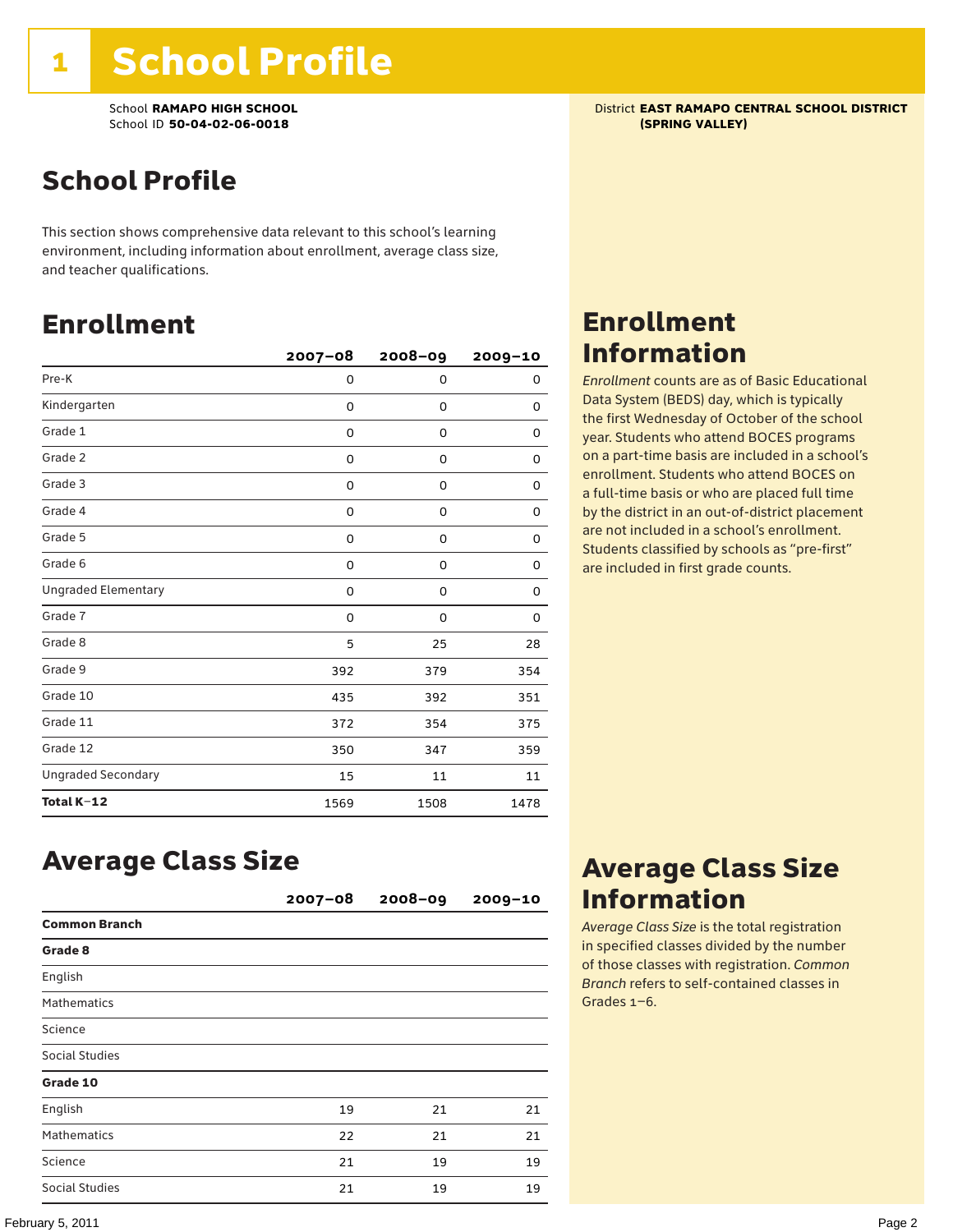### Demographic Factors

|                                                    | $2007 - 08$  |     |              | $2008 - 09$ |     | $2009 - 10$ |  |
|----------------------------------------------------|--------------|-----|--------------|-------------|-----|-------------|--|
|                                                    | #            | %   | #            | %           | #   | %           |  |
| Eligible for Free Lunch                            | 642          | 41% | 658          | 44%         | 619 | 42%         |  |
| Reduced-Price Lunch                                | 229          | 15% | 211          | 14%         | 182 | 12%         |  |
| Student Stability*                                 |              | 90% |              | 99%         |     | 90%         |  |
| Limited English Proficient                         | 172          | 11% | 177          | 12%         | 189 | 13%         |  |
| <b>Racial/Ethnic Origin</b>                        |              |     |              |             |     |             |  |
| American Indian or Alaska Native                   | $\mathbf{1}$ | 0%  | $\mathbf{1}$ | 0%          | 2   | 0%          |  |
| <b>Black or African American</b>                   | 1013         | 65% | 961          | 64%         | 939 | 64%         |  |
| Hispanic or Latino                                 | 265          | 17% | 310          | 21%         | 315 | 21%         |  |
| Asian or Native<br>Hawaiian/Other Pacific Islander | 140          | 9%  | 125          | 8%          | 114 | 8%          |  |
| White                                              | 150          | 10% | 111          | 7%          | 108 | 7%          |  |
| Multiracial                                        | 0            | 0%  | 0            | 0%          | 0   | 0%          |  |

 \* Available only at the school level.

### Attendance and Suspensions

|                            |    | $2006 - 07$ |     | $2007 - 08$   |     | $2008 - 09$ |  |
|----------------------------|----|-------------|-----|---------------|-----|-------------|--|
|                            | #  | $\%$        | #   | $\frac{0}{6}$ | #   | %           |  |
| Annual Attendance Rate     |    | 94%         |     | 93%           |     | 94%         |  |
| <b>Student Suspensions</b> | 92 | 6%          | 111 | 7%            | 105 | 7%          |  |

School **RAMAPO HIGH SCHOOL** District **EAST RAMAPO CENTRAL SCHOOL DISTRICT**

### Demographic Factors Information

*Eligible for Free Lunch* and *Reduced*-*Price Lunch* percentages are determined by dividing the number of approved lunch applicants by the Basic Educational Data System (BEDS) enrollment in full-day Kindergarten through Grade 12. *Eligible for Free Lunch* and *Limited English Proficient* counts are used to determine *Similar Schools* groupings within a *Need*/*Resource Capacity* category. *Student Stability* is the percentage of students in the highest grade in a school who were also enrolled in that school at any time during the previous school year. (For example, if School A, which serves Grades 6–8, has 100 students enrolled in Grade 8 this year, and 92 of those 100 students were also enrolled in School A last year, the stability rate for the school is 92 percent.)

### Attendance and Suspensions Information

*Annual Attendance Rate* is determined by dividing the school's total actual attendance by the total possible attendance for a school year. A school's actual attendance is the sum of the number of students in attendance on each day the school was open during the school year. Possible attendance is the sum of the number of enrolled students who should have been in attendance on each day the school was open during the school year. *Student Suspension* rate is determined by dividing the number of students who were suspended from school (not including in-school suspensions) for one full day or longer anytime during the school year by the Basic Educational Data System (BEDS) day enrollments for that school year. A student is counted only once, regardless of whether the student was suspended one or more times during the school year.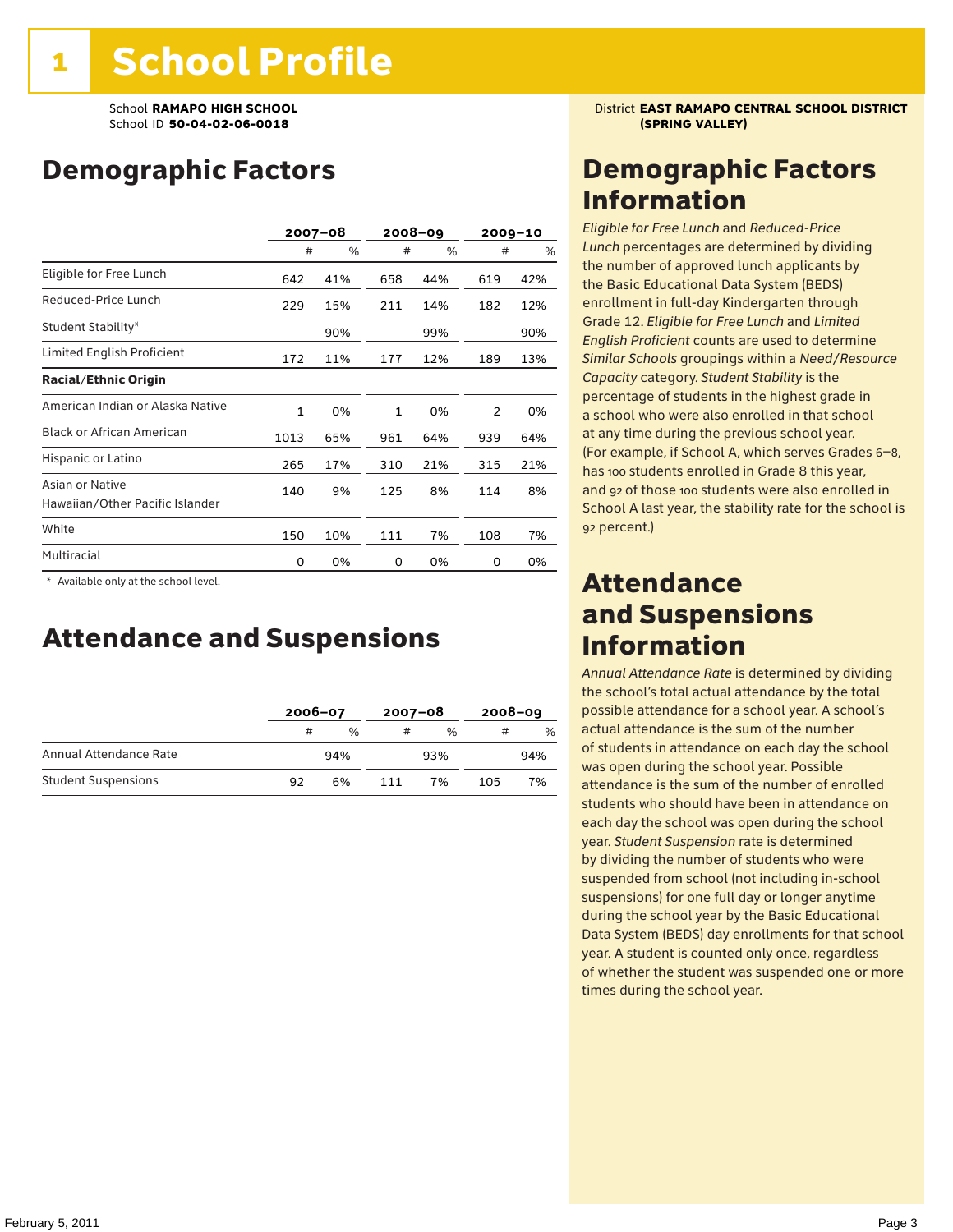### Teacher Qualifications

|                                                                                | $2007 - 08$ | 2008-09 | $2009 - 10$ |
|--------------------------------------------------------------------------------|-------------|---------|-------------|
| <b>Total Number of Teachers</b>                                                | 130         | 133     | 125         |
| Percent with No Valid<br><b>Teaching Certificate</b>                           | 2%          | 3%      | 2%          |
| Percent Teaching Out<br>of Certification                                       | 3%          | 8%      | 2%          |
| Percent with Fewer Than<br>Three Years of Experience                           | 2%          | 5%      | 0%          |
| Percentage with Master's Degree<br>Plus 30 Hours or Doctorate                  | 60%         | 64%     | 71%         |
| <b>Total Number of Core Classes</b>                                            | 478         | 528     | 478         |
| Percent Not Taught by Highly<br><b>Oualified Teachers in This School</b>       | 4%          | 8%      | 2%          |
| Percent Not Taught by Highly<br><b>Oualified Teachers in This District</b>     | 5%          | 6%      | 2%          |
| Percent Not Taught by Highly<br>Qualified in High-Poverty Schools<br>Statewide | 10%         | 8%      | 6%          |
| Percent Not Taught by Highly<br>Qualified in Low-Poverty Schools<br>Statewide  | 1%          | 1%      | 1%          |
| <b>Total Number of Classes</b>                                                 | 598         | 595     | 567         |
| Percent Taught by Teachers Without<br>Appropriate Certification                | 4%          | 8%      | 2%          |

### Teacher Turnover Rate

|                                                                       | $2006 - 07$ | 2007-08 | 2008-09 |
|-----------------------------------------------------------------------|-------------|---------|---------|
| Turnover Rate of Teachers with Fewer<br>than Five Years of Experience | 11%         | 14%     | 54%     |
| Turnover Rate of All Teachers                                         | 14%         | 7%      | 14%     |

### Staff Counts

|                                       | $2007 - 08$ | $2008 - 09$ | $2009 - 10$ |
|---------------------------------------|-------------|-------------|-------------|
| <b>Total Other Professional Staff</b> | 14          | 28          | 27          |
| Total Paraprofessionals*              | N/A         | N/A         | N/A         |
| <b>Assistant Principals</b>           |             |             |             |
| Principals                            |             |             |             |

\* Not available at the school level.

School **RAMAPO HIGH SCHOOL** District **EAST RAMAPO CENTRAL SCHOOL DISTRICT**

### Teacher Qualifications Information

The *Percent Teaching Out of Certification* is the percent doing so more than on an incidental basis; that is, the percent teaching for more than five periods per week outside certification.

*Core Classes* are primarily K-6 common branch, English, mathematics, science, social studies, art, music, and foreign languages. To be *Highly Qualified*, a teacher must have at least a Bachelor's degree, be certified to teach in the subject area, and show subject matter competency. A teacher who taught one class outside of the certification area(s) is counted as Highly Qualified provided that 1) the teacher had been determined by the school or district through the HOUSSE process or other state-accepted methods to have demonstrated acceptable subject knowledge and teaching skills and 2) the class in question was not the sole assignment reported. Credit for incidental teaching does not extend beyond a single assignment. Independent of Highly Qualified Teacher status, any assignment for which a teacher did not hold a valid certificate still registers as teaching out of certification. High-poverty and low-poverty schools are those schools in the upper and lower quartiles, respectively, for percentage of students eligible for a free or reduced-price lunch.

### Teacher Turnover Rate Information

*Teacher Turnover Rate* for a specified school year is the number of teachers in that school year who were not teaching in the following school year divided by the number of teachers in the specified school year, expressed as a percentage.

### Staff Counts Information

*Other Professionals* includes administrators, guidance counselors, school nurses, psychologists, and other professionals who devote more than half of their time to non-teaching duties. Teachers who are shared between buildings within a district are reported on the district report only.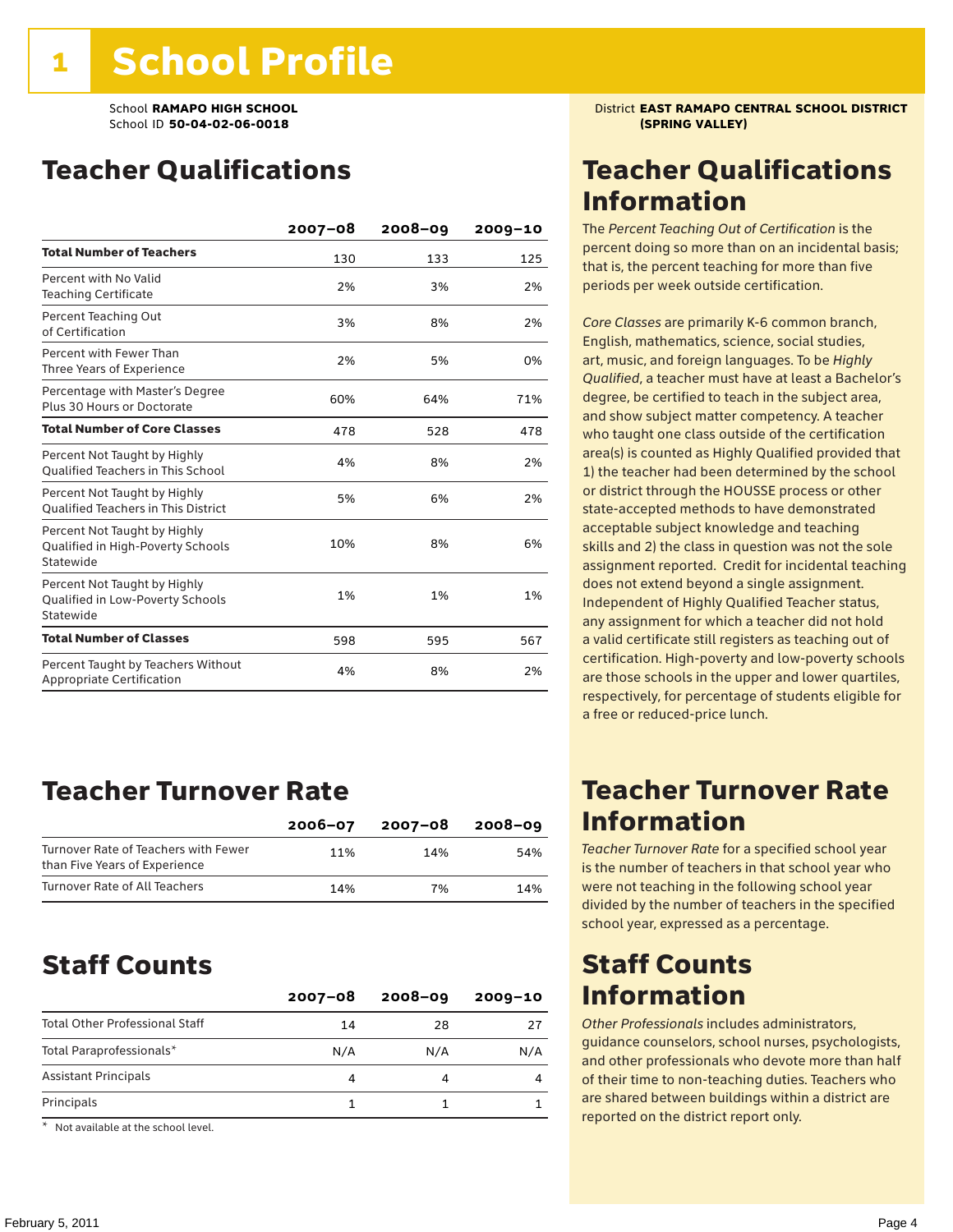english language arts

MATHEMATICS THIRD INDICATOR

### Understanding How Accountability Works in New York State

The federal No Child Left Behind (NCLB) Act requires that states develop and report on measures of student proficiency in 1) English language arts (ELA), in 2) mathematics, and on 3) a third indicator. In New York State in 2009–10, the third indicator is science at the elementary/middle level and graduation rate at the secondary level. Schools or districts that meet predefined goals on these measures are making Adequate Yearly Progress (AYP).



### 1 English Language Arts (ELA)

To make AYP in ELA, every accountability group must make AYP. For a group to make AYP, it must meet the participation *and* the performance criteria.

#### A Participation Criterion

At the elementary/middle level, 95 percent of Grades 3–8 students enrolled during the test administration period in each group with 40 or more students must be tested on the New York State Testing Program (NYSTP) in ELA or, if appropriate, the New York State English as a Second Language Achievement Test (NYSESLAT), or the New York State Alternate Assessment (NYSAA) in ELA. At the secondary level, 95 percent of seniors in 2009–10 in each accountability group with 40 or more students must have taken an English examination that meets the students' graduation requirement.

#### B Performance Criterion

At the elementary/middle level, the Performance Index (PI) of each group with 30 or more continuously enrolled tested students must equal or exceed its Effective Annual Measurable Objective (AMO) or the group must make Safe Harbor. (NYSESLAT is used only for participation.) At the secondary level, the PI of each group in the 2006 cohort with 30 or more members must equal or exceed its Effective AMO or the group must make Safe Harbor. To make Safe Harbor, the PI of the group must equal or exceed its Safe Harbor Target and the group must qualify for Safe Harbor using the third indicator, science or graduation rate.

#### 2 Mathematics

The same criteria for making AYP in ELA apply to mathematics. At the elementary/middle level, the measures used to determine AYP are the NYSTP and the NYSAA in mathematics. At the secondary level, the measures are mathematics examinations that meet the students' graduation requirement.

#### 3 Third Indicator

In addition to English language arts and mathematics, the school must also make AYP in a third area of achievement. This means meeting the criteria in science at the elementary/middle level and the criteria in graduation rate at the secondary level.

Elementary/Middle-Level Science: To make AYP, the All Students group must meet the participation criterion *and* the performance criterion.

#### A Participation Criterion

Eighty percent of students in Grades 4 and/or 8 enrolled during the test administration period in the All Students group, if it has 40 or more students, must be tested on an accountability measure. In Grade 4, the measures are the Grade 4 elementary-level science test and the Grade 4 NYSAA in science. In Grade 8 science, the measures are the Grade 8 middle-level science test, Regents science examinations, and the Grade 8 NYSAA in science.

#### B Performance Criterion

The PI of the All Students group, if it has 30 or more students, must equal or exceed the State Science Standard (100) or the Science Progress Target.

Qualifying for Safe Harbor in Elementary/Middle-Level ELA and Math: To qualify, the group must meet both the participation criterion and the performance criterion in science.

Secondary-Level Graduation Rate: For a school to make AYP in graduation rate, the percent of students in the 2005 graduation-rate total cohort in the All Students group earning a local or Regents diploma by August 31, 2009 must equal or exceed the Graduation-Rate Standard (80%) or the Graduation-Rate Progress Target.

Qualifying for Safe Harbor in Secondary-Level ELA and Math: To qualify, the percent of the 2005 graduation-rate total cohort earning a local or Regents diploma by August 31, 2009 must equal or exceed the Graduation-Rate Standard (80%) or the Graduation-Rate Progress Target for that group.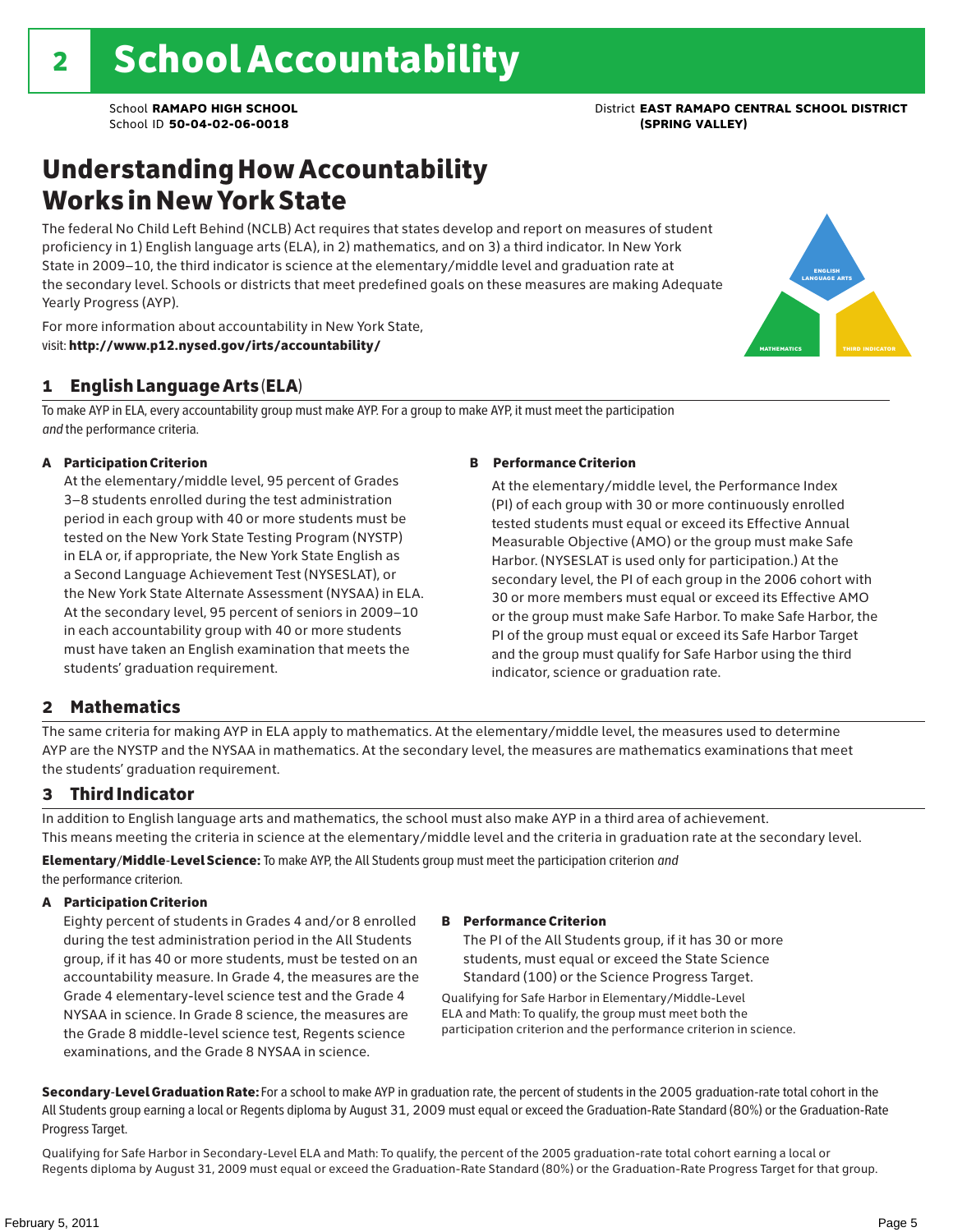### School **RAMAPO HIGH SCHOOL** District **EAST RAMAPO CENTRAL SCHOOL DISTRICT**

### Useful Terms for Understanding Accountability

#### 12th Graders

The count of 12th graders enrolled during the 2009–10 school year used to determine the Percentage Tested for the Participation part of the AYP determination for secondarylevel ELA and mathematics. These are the first numbers in the parentheses after the subgroup label on the secondary-level ELA and mathematics pages.

#### 2006 Cohort

The count of students in the 2006 accountability cohort used to determine the Performance Index for the Test Performance part of the AYP determination for secondary-level ELA and mathematics. These are the second numbers in the parentheses after the subgroup label on the secondary-level ELA and mathematics pages.

#### Accountability Cohort for English and Mathematics

The accountability cohort is used to determine if a school or district met the performance criterion in secondary-level ELA and mathematics. The 2006 school accountability cohort consists of all students who first entered Grade 9 anywhere in the 2006–07 school year, and all ungraded students with disabilities who reached their seventeenth birthday in the 2006–07 school year, who were enrolled on October 7, 2009 and did not transfer to a diploma granting program. Students who earned a high school equivalency diploma or were enrolled in an approved high school equivalency preparation program on June 30, 2010, are not included in the 2006 school accountability cohort. The 2006 district accountability cohort consists of all students in each school accountability cohort plus students who transferred within the district after BEDS day plus students who were placed outside the district by the Committee on Special Education or district administrators and who met the other requirements for cohort membership. Cohort is defined in Section 100.2 (p) (16) of the Commissioner's Regulations.

#### Adequate Yearly Progress (AYP)

Adequate Yearly Progress (AYP) indicates satisfactory progress by a district or a school toward the goal of proficiency for all students.

#### Annual Measurable Objective (AMO)

The Annual Measurable Objective (AMO) is the Performance Index value that signifies that an accountability group is making satisfactory progress toward the goal that 100 percent of students will be proficient in the State's learning standards for English language arts and mathematics by 2013–14. The AMOs for each grade level will be increased as specified in CR100.2(p) (14) and will reach 200 in 2013–14. (See Effective AMO for further information.)

#### Continuous Enrollment

The count of continuously enrolled tested students used to determine the Performance Index for the Test Performance part of the AYP determination for elementary/middle-level ELA, mathematics, and science. These are the second numbers in the parentheses after the subgroup label on the elementary/ middle-level ELA, mathematics, and science pages.

#### Continuously Enrolled Students

At the elementary/middle level, continuously enrolled students are those enrolled in the school or district on BEDS day (usually the first Wednesday in October) of the school year until the test administration period. At the secondary level, all students who meet the criteria for inclusion in the accountability cohort are considered to be continuously enrolled.

#### Effective Annual Measurable Objective (Effective AMO)

The Effective Annual Measurable Objective is the Performance Index (PI) value that each accountability group within a school or district is expected to achieve to make AYP. The Effective AMO is the lowest PI that an accountability group of a given size can achieve in a subject for the group's PI not to be considered significantly different from the AMO for that subject. If an accountability group's PI equals or exceeds the Effective AMO, it is considered to have made AYP. A more complete definition of Effective AMO and a table showing the PI values that each group size must equal or exceed to make AYP are available at www.p12.nysed.gov/irts.

#### Graduation Rate

The Graduation Rate on the Graduation Rate page is the percentage of the 2005 cohort that earned a local or Regents diploma by August 31, 2009.

#### Graduation-Rate Total Cohort

The Graduation-Rate Total Cohort, shown on the Graduation Rate page, is used to determine if a school or district made AYP in graduation rate. For the 2009–10 school year, this cohort is the 2005 graduation-rate total cohort. The 2005 total cohort consists of all students who first entered Grade 9 anywhere in the 2005–06 school year, and all ungraded students with disabilities who reached their seventeenth birthday in the 2005–06 school year, and who were enrolled in the school/ district for five months or longer or who were enrolled in the school/district for less than five months but were previously enrolled in the same school/district for five months or longer between the date they first entered Grade 9 and the date they last ended enrollment. A more detailed definition of graduation-rate cohort can be found in the SIRS Manual at

#### http://www.p12.nysed.gov/irts/sirs/.

For districts and schools with fewer than 30 graduation-rate total cohort members in the All Students group in 2009–10, data for 2008–09 and 2009–10 for accountability groups were combined to determine counts and graduation rates. Groups with fewer than 30 students in the graduation-rate total cohort are not required to meet the graduation-rate criterion.

#### Limited English Proficient

For all accountability measures, if the count of LEP students is equal to or greater than 30, former LEP students are also included in the performance calculations.

#### Non-Accountability Groups

Female, Male, and Migrant groups are not part of the AYP determination for any measure.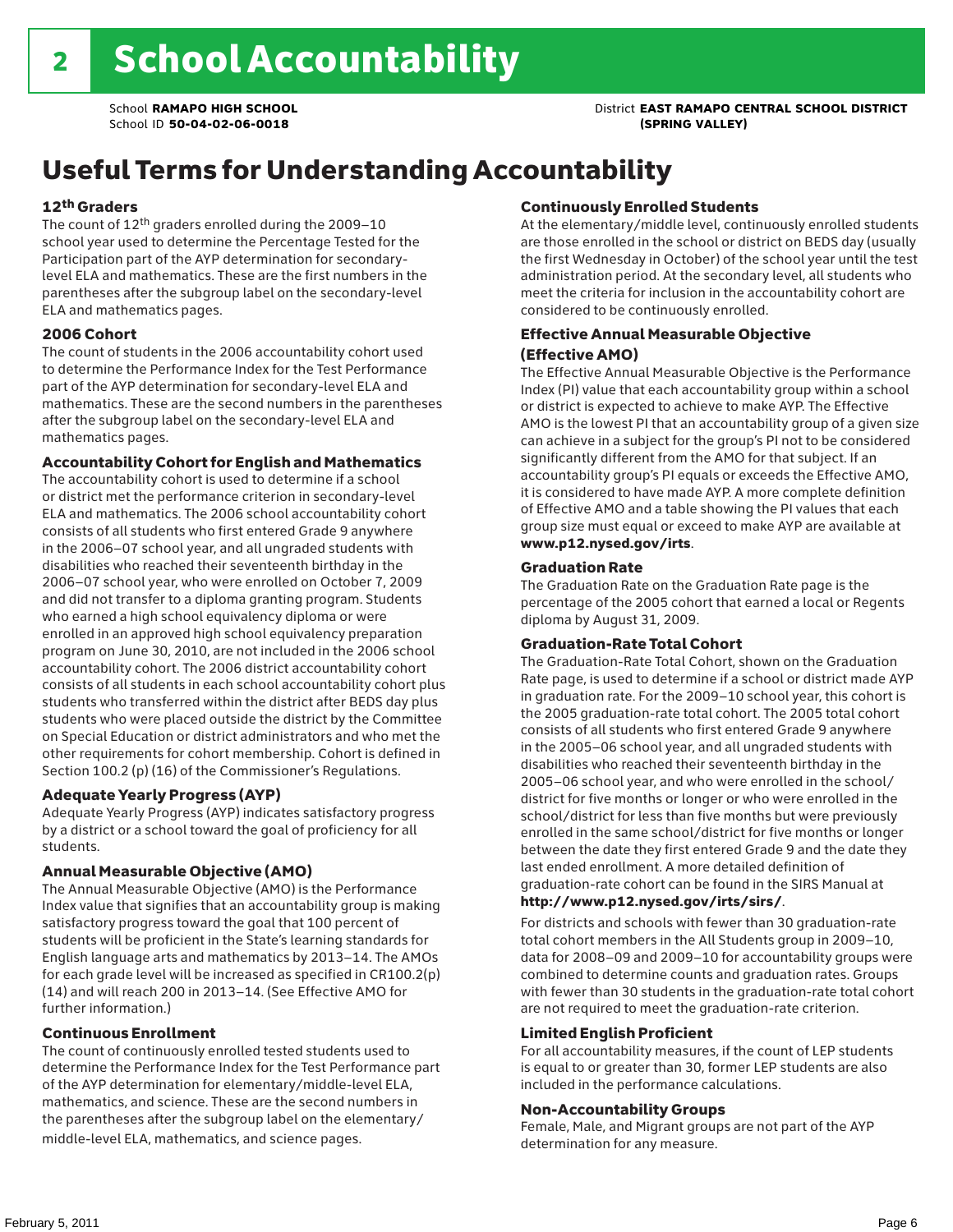School **RAMAPO HIGH SCHOOL** District **EAST RAMAPO CENTRAL SCHOOL DISTRICT**

## Useful Terms for Understanding Accountability (continued)

#### Participation

Accountability groups with fewer than 40 students enrolled during the test administration period (for elementary/middlelevel ELA, math, and science) or fewer than 40 12th graders (for secondary-level ELA and mathematics) are not required to meet the participation criterion. If the Percentage Tested for an accountability group fell below 95 percent for ELA and math or 80 percent for science in 2009–10, the participation enrollment ("Total" or "12th Graders") shown in the tables is the sum of 2008–09 and 2009–10 participation enrollments and the "Percentage Tested" shown is the weighted average of the participation rates over those two years.

#### Performance Index (PI)

A Performance Index is a value from 0 to 200 that is assigned to an accountability group, indicating how that group performed on a required State test (or approved alternative) in English language arts, mathematics, or science. Student scores on the tests are converted to four performance levels, from Level 1 to Level 4. (See performance level definitions on the Overview summary page.) At the elementary/middle level, the PI is calculated using the following equation:

100 × [(Count of Continuously Enrolled Tested Students Performing at Levels 2, 3, and  $4 +$  the Count at Levels 3 and  $4) \div$ Count of All Continuously Enrolled Tested Students]

At the secondary level, the PI is calculated using the following equation:

100 × [(Count of Cohort Members Performing at Levels 2, 3, and 4 + the Count at Levels 3 and 4) ÷ Count of All Cohort Members]

A list of tests used to measure student performance for accountability is available at www.p12.nysed.gov/irts.

#### Progress Targets

For accountability groups below the State Standard in science or graduation rate, the Progress Target is an alternate method for making AYP or qualifying for Safe Harbor in English language arts and mathematics based on improvement over the previous year's performance.

*Science:* The current year's Science Progress Target is calculated by adding one point to the previous year's Performance Index (PI). Example: The 2009–10 Science Progress Target is calculated by adding one point to the 2008–09 PI.

*Graduation Rate*: The Graduation-rate Progress Target is calculated by determining a 20% gap reduction between the rate of the previous year's graduation-rate cohort and the state standard. Example: The 2009–10 Graduation-Rate Progress Target = [(80 – percentage of the 2004 cohort earning a local or Regents diploma by August 31, 2008)  $\times$  0.20] + percentage of the 2004 cohort earning a local or Regents diploma by August 31, 2008.

Progress Targets are provided for groups whose PI (for science) or graduation rate (for graduation rate) is below the State Standard.

#### Safe Harbor Targets

Safe Harbor provides an alternate means to demonstrate AYP for accountability groups that do not achieve their EAMOs in English or mathematics. The 2009–10 safe harbor targets are calculated using the following equation: 2008–09 PI + (200 – the 2008–09 PI) × 0.10

Safe Harbor Targets are provided for groups whose PI is less than the EAMO.

#### Safe Harbor Qualification (‡)

On the science page, if the group met both the participation and the performance criteria for science, the Safe Harbor Qualification column will show "Qualified." If the group did not meet one or more criteria, the column will show "Did not qualify." A "‡" symbol after the 2009–10 Safe Harbor Target on the elementary/middle- or secondary-level ELA or mathematics page indicates that the student group did not make AYP in science (elementary/middle level) or graduation rate (secondary level) and; therefore, the group did not qualify for Safe Harbor in ELA or mathematics.

#### State Standard

The criterion value that represents minimally satisfactory performance (for science) or a minimally satisfactory percentage of cohort members earning a local or Regents diploma (for graduation rate). In 2009–10, the State Science Standard is a Performance Index of 100; the State Graduation-Rate Standard is 80%. The Commissioner may raise the State Standard at his discretion in future years.

#### Students with Disabilities

For all measures, if the count of students with disabilities is equal to or greater than 30, former students with disabilities are also included in the performance calculations.

#### Test Performance

For districts and schools with fewer than 30 continuously enrolled tested students (for elementary/middle-level ELA, math, and science) or fewer than 30 students in the 2006 cohort (for secondary-level ELA and mathematics) in the All Students group in 2009–10, data for 2008–09 and 2009–10 for accountability groups were combined to determine counts and Performance Indices. For districts and schools with 30 or more continuously enrolled students/2006 cohort members in the All Students group in 2009–10, student groups with fewer than 30 members are not required to meet the performance criterion. This is indicated by a "—" in the Test Performance column in the table.

#### Total

The count of students enrolled during the test administration period used to determine the Percentage Tested for the Participation part of the AYP determination for elementary/ middle-level ELA, mathematics, and science. These are the first numbers in the parentheses after the subgroup label on the elementary/middle-level ELA, mathematics, and science pages. For accountability calculations, students who were excused from testing for medical reasons in accordance with federal NCLB guidance are not included in the count.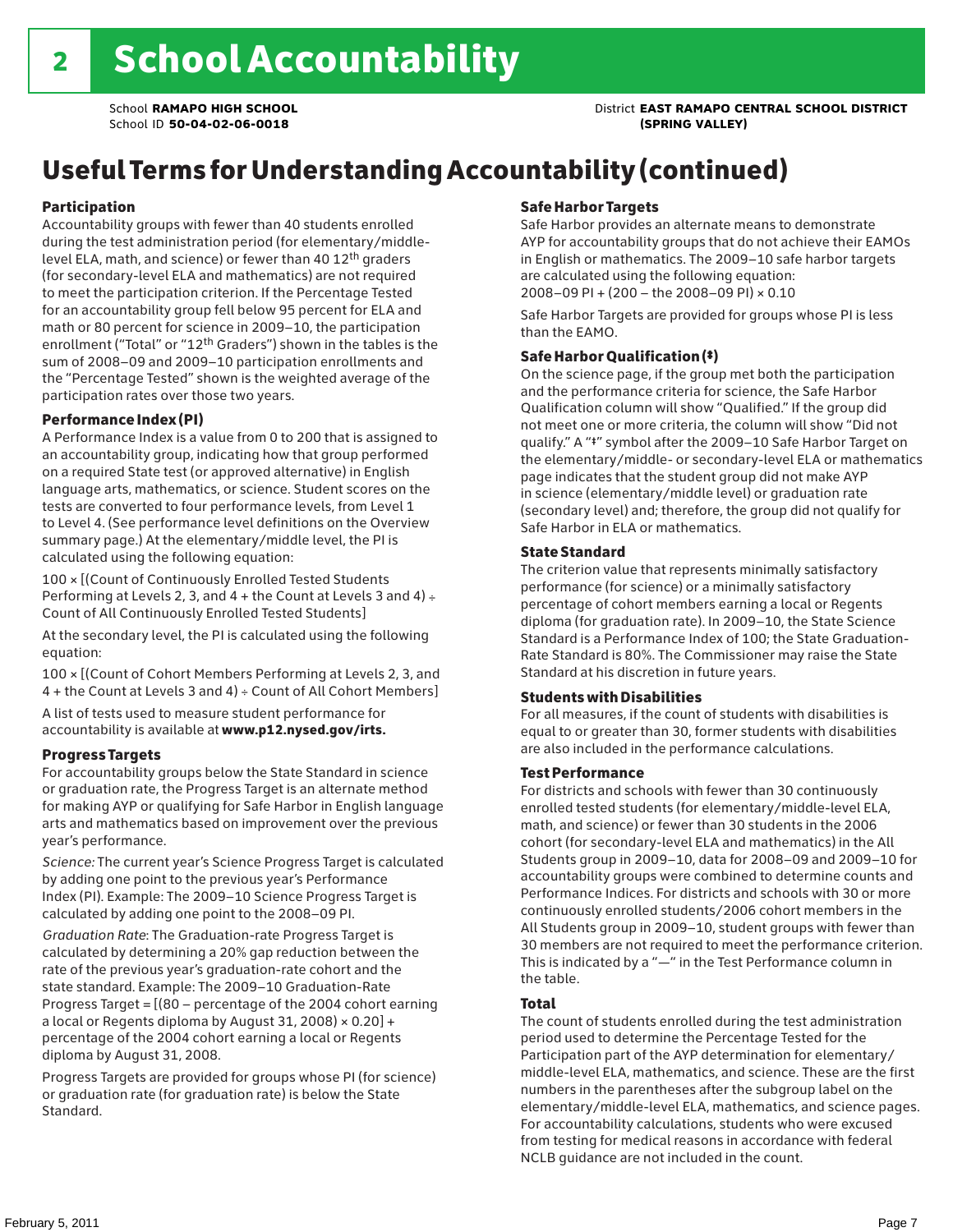### School **RAMAPO HIGH SCHOOL** District **EAST RAMAPO CENTRAL SCHOOL DISTRICT**

### Understanding Your School Accountability Status

New York State participates in the Differentiated Accountability pilot program, as approved by the United States Department of Education in January 2009. Under this program, each public school in the State is assigned an accountability "phase" (Good Standing, Improvement, Corrective Action, or Restructuring) and, for schools not in Good Standing, a "category" (Basic, Focused, or Comprehensive) for each measure for which the school is accountable. Accountability measures for schools at the elementary/middle level are English language arts (ELA), mathematics, and science; at the secondary level, they are ELA, mathematics, and graduation rate. Generally, the school's overall accountability status is its most advanced accountability phase and its highest category within that phase. A school in any year of the phase (that is not Good Standing) that makes AYP for the measure remains in the same phase/category the following year. An identified school that makes AYP in the identified measure for two consecutive years returns to Good Standing. Once a school is identified with a category within a phase, it cannot move to a less intensive category in the following school year within that phase.

Each school district with one or more Title I schools and each Title I charter school designated as Improvement (year 1 and year 2), Corrective Action, or Restructuring must make Supplemental Educational Services available for eligible students in the identified Title I school(s). A school district with one or more schools designated as Improvement (year 2), Corrective Action, or Restructuring must also provide Public School Choice to eligible students in identified Title I school(s). For more information on the Differentiated Accountability program and a list of interventions for schools not in Good Standing,

see http://www.p12.nysed.gov/nyc/APA/Differentiated\_Accountability/DA\_home.html.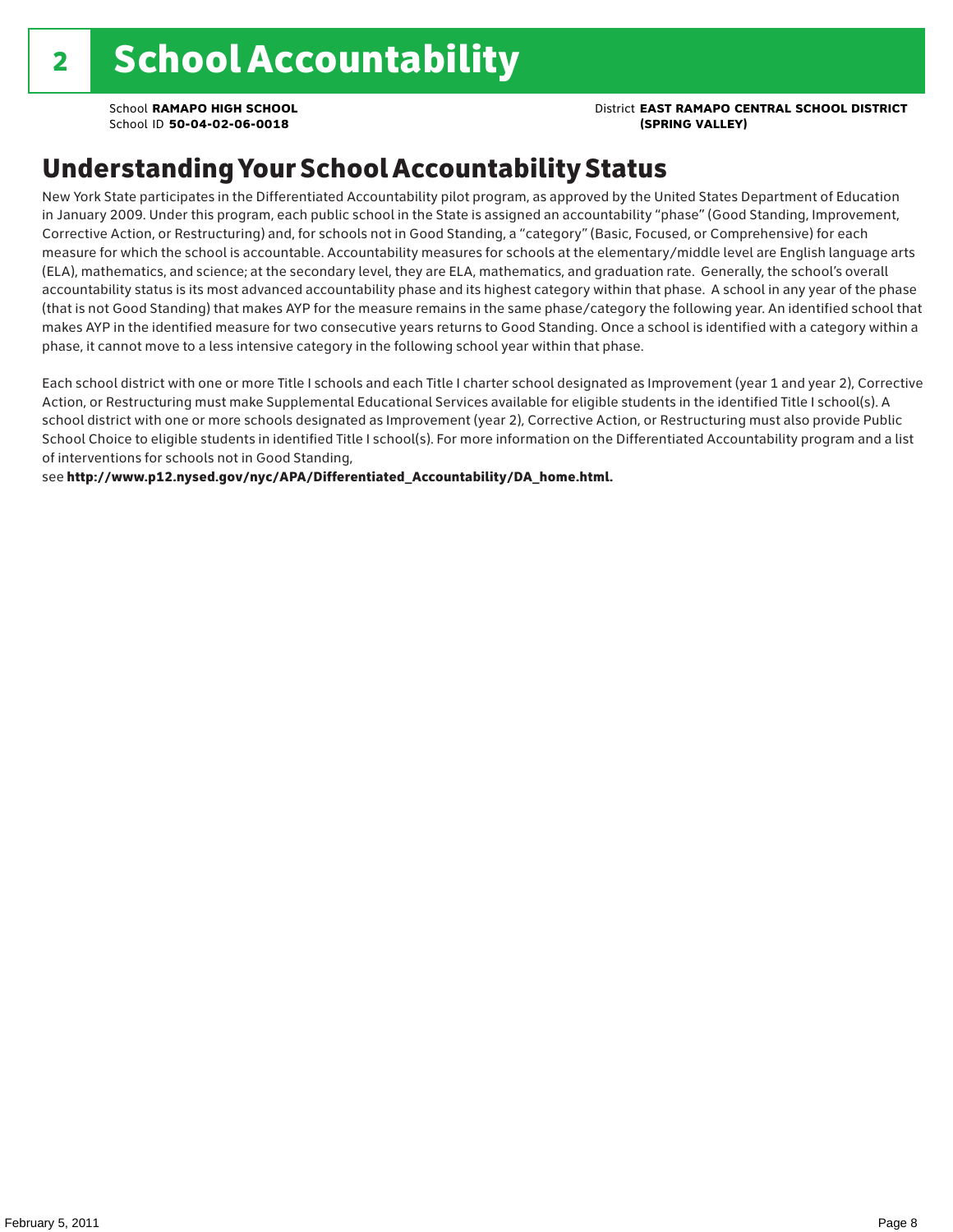School **RAMAPO HIGH SCHOOL** District **EAST RAMAPO CENTRAL SCHOOL DISTRICT**

### Understanding Your School Accountability Status (continued)

Phase **Phase** Phase/Category

Good Standing A school that has not been designated as Improvement, Corrective Action, or Restructuring.

Improvement (year 1) A school that failed to make AYP for two consecutive years on the same accountability measure; or a school that was designated as Improvement (year 1) in the current school year that made AYP for the identified measure and is in Good Standing.

Improvement (year 2) A school that was designated as a school in Improvement (year 1) in the current school year and failed to make AYP on the same accountability measure for which it was identified; or a school that was designated as Improvement (year 2) in the current school year that made AYP for the identified measure.

#### Improvement/Basic:

A school that failed to make AYP in ELA and/or math for one accountability group, but made AYP for the All Students group; or a school that failed to make AYP in only science or graduation rate. Improvement/Focused:

A school that failed to make AYP in ELA and/or math for more than one accountability group, but made AYP for the All Students group; or a school whose worst status is Improvement/Basic for at least two measures.

#### Improvement/Comprehensive:

A school that failed to make AYP in ELA and/or math for the All Students group; or a school that failed to make AYP in ELA and/or math for every accountability group for which there are at least two, but made AYP for the All Students group; or a school that failed to make AYP in ELA and/or math AND in science or graduation rate.

#### Corrective Action or Restructuring/Focused:

A school that failed to make AYP in ELA and/or math for one or more accountability groups, but made AYP for the All Students group; or a school that failed to make AYP in science or graduation rate but made AYP in ELA and math.

measure. Corrective Action (year 2) A school that was designated as a school in Corrective Action (year 1) in the current school year that failed to make AYP on the same accountability measure for which it was identified; or a school that was designated as Corrective Action (year 2) in the current school year that made AYP for the identified

Corrective Action (year 1) A school that was designated as a school in Improvement (year 2) in the current school year and failed to make AYP on the same accountability measure for which it was identified; or a school that was designated as Corrective Action (year 1) in the current school year that made AYP for the identified

Restructuring (year 1) A school that was designated as a school in Corrective Action (year 2) in the current school year and failed to make AYP on the same accountability measure for which it was identified; or a school that was designated as Restructuring (year 1) in the current school year that made AYP for the identified measure. Restructuring (year 2) A school that was designated as a school in Restructuring (year 1) in the current school year that failed to make AYP on the same accountability measure for which it was identified; or a school that was designated as Restructuring (year 2) in the current school year that made AYP for the identified measure. Restructuring (Advanced) A school that was designated as a school in Restructuring (year 2) in the current school year that failed to make AYP on the same accountability measure for which it was identified; or a school that was designated as Restructuring (Advanced) in the current school year that made AYP for the identified measure.

Corrective Action or Restructuring/Comprehensive: A school that failed to make AYP in ELA and/or math for the All Students group; or a school that failed to make AYP in ELA and/or math for every accountability group except the All Students group for which there are at least two, but made AYP for the All Students group; or a school that failed to make AYP in ELA and/or math AND in science or graduation rate.

SURR: A school that is identified for registration review (SURR) during a school year in which it is designated as a school in Improvement or Corrective Action shall, in the next school year, be designated as Restructuring (year 1)/Comprehensive.

Pending - A school's status is "Pending" if the school requires special evaluation procedures and they have not yet been completed.

measure.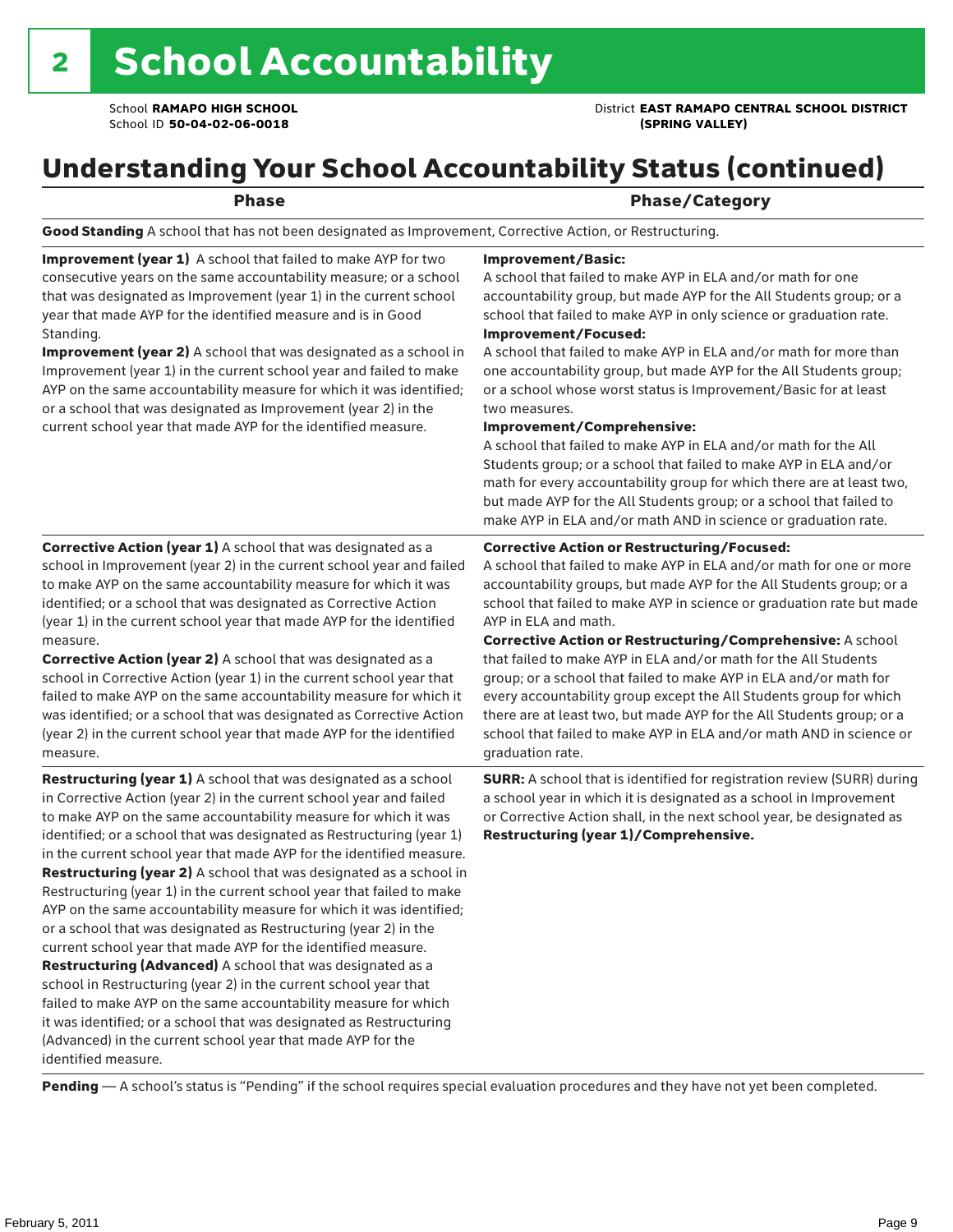# 2 School Accountability

School ID 50-04-02-06-0018

### Summary

| <b>Overall Accountability</b>                     | <b>Improvement (year 1) Comprehensive</b> |                                                         |                                       |  |  |  |
|---------------------------------------------------|-------------------------------------------|---------------------------------------------------------|---------------------------------------|--|--|--|
| Status (2010-11)<br><b>ELA</b><br>Math<br>Science | <b>Elementary/Middle Level</b>            |                                                         |                                       |  |  |  |
|                                                   |                                           | ELA                                                     |                                       |  |  |  |
|                                                   |                                           | Math                                                    | Improvement (year 1)<br>Comprehensive |  |  |  |
|                                                   |                                           | <b>Graduation Rate</b>                                  | In Good Standing                      |  |  |  |
| <b>Title I Part A Funding</b>                     |                                           | <b>Years the School Received Title I Part A Funding</b> |                                       |  |  |  |
|                                                   | $2008 - 09$                               | $2009 - 10$                                             | $2010 - 11$                           |  |  |  |

NO NO NO

#### On which accountability measures did this school make Adequate Yearly Progress (AYP) and which groups made AYP on each measure?

|                                                     | <b>Elementary/Middle Level</b> |             |         | <b>Secondary Level</b> |                     |                        |  |  |
|-----------------------------------------------------|--------------------------------|-------------|---------|------------------------|---------------------|------------------------|--|--|
| <b>Student Groups</b>                               | English                        |             |         | English                |                     |                        |  |  |
|                                                     | Language Arts                  | Mathematics | Science | Language Arts          | Mathematics         | <b>Graduation Rate</b> |  |  |
| <b>All Students</b>                                 |                                |             |         | X                      | X                   | X                      |  |  |
| <b>Ethnicity</b>                                    |                                |             |         |                        |                     |                        |  |  |
| American Indian or Alaska Native                    |                                |             |         |                        |                     |                        |  |  |
| <b>Black or African American</b>                    |                                |             |         | X                      | X                   |                        |  |  |
| Hispanic or Latino                                  |                                |             |         | X                      | X                   |                        |  |  |
| Asian or Native Hawaiian/Other Pacific<br>Islander  |                                |             |         |                        |                     |                        |  |  |
| White                                               |                                |             |         |                        |                     |                        |  |  |
| Multiracial                                         |                                |             |         |                        |                     |                        |  |  |
| <b>Other Groups</b>                                 |                                |             |         |                        |                     |                        |  |  |
| <b>Students with Disabilities</b>                   |                                |             |         | X                      | X                   |                        |  |  |
| Limited English Proficient                          |                                |             |         | X                      | X                   |                        |  |  |
| <b>Economically Disadvantaged</b>                   |                                |             |         | X                      | X                   |                        |  |  |
| <b>Student groups making</b><br>AYP in each subject |                                |             |         | $X$ 0 of 6             | $\mathbf{X}$ 0 of 6 | $X$ 0 of 1             |  |  |

#### AYP Status



Made AYP Using Safe Harbor Target

✘ Did not make AYP

— Insufficient Number of Students to Determine AYP Status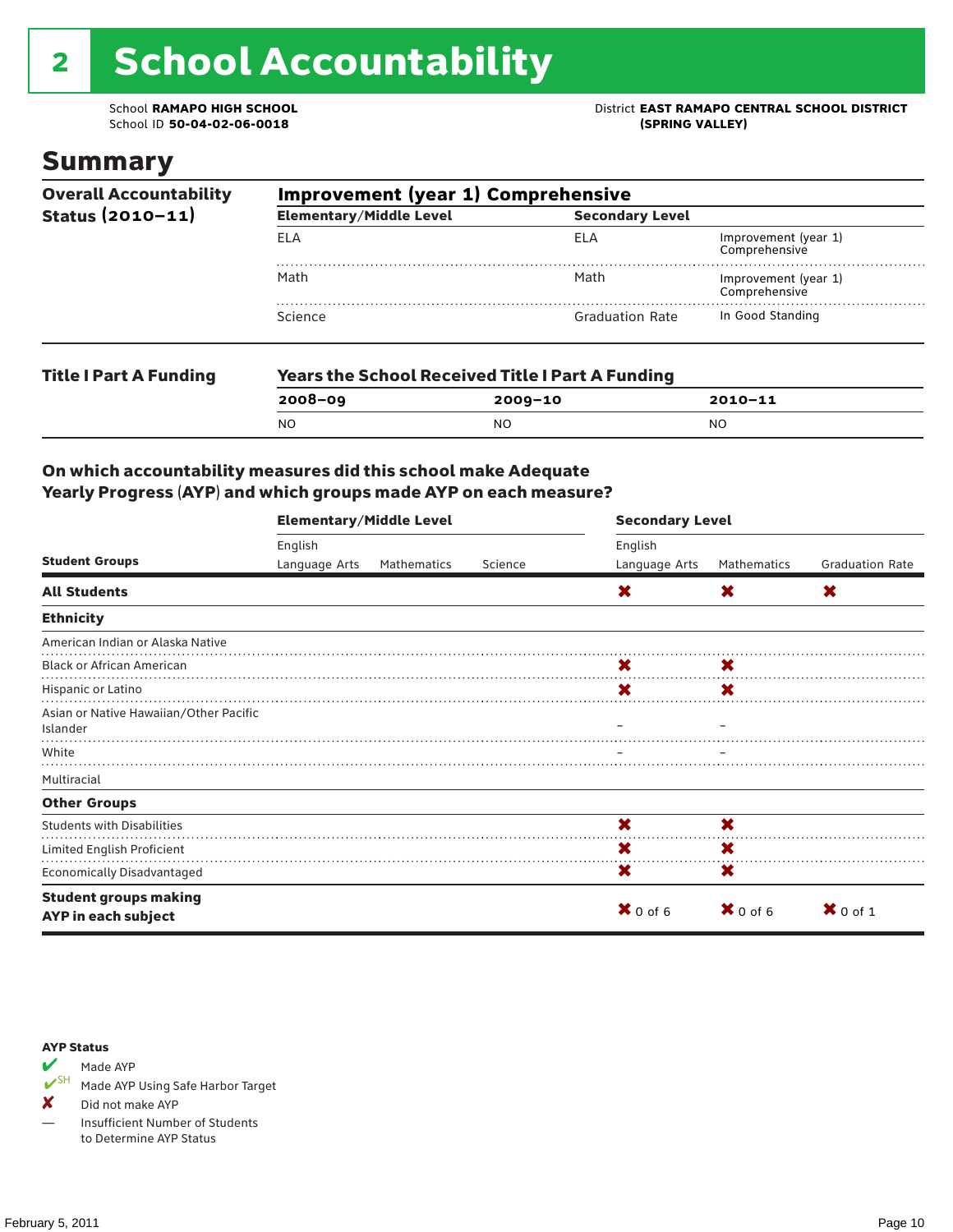School **RAMAPO HIGH SCHOOL** District **EAST RAMAPO CENTRAL SCHOOL DISTRICT**

### **Secondary-Level English Language Arts**

| <b>Accountability Status</b><br>for This Subject<br>$(2010 - 11)$ |        | Improvement (year 1) Comprehensive                 |
|-------------------------------------------------------------------|--------|----------------------------------------------------|
| <b>Accountability Measures</b>                                    | 0 of 6 | Student groups making AYP in English language arts |
|                                                                   |        | Did not make AYP                                   |
|                                                                   |        |                                                    |

#### How did students in each accountability group perform on **secondary-level English language arts accountability measures?**

|                                                            | <b>AYP</b>    | <b>Participation</b> |                             | <b>Test Performance</b> |                      |                  | <b>Performance Objectives</b>     |             |
|------------------------------------------------------------|---------------|----------------------|-----------------------------|-------------------------|----------------------|------------------|-----------------------------------|-------------|
| <b>Student Group</b><br>(12th Graders: 2006 Cohort)        | <b>Status</b> | Met<br>Criterion     | Percentage<br><b>Tested</b> | Met<br>Criterion        | Performance<br>Index | Effective<br>AMO | Safe Harbor Target<br>$2009 - 10$ | $2010 - 11$ |
|                                                            |               |                      |                             |                         |                      |                  |                                   |             |
| <b>Accountability Groups</b>                               |               |                      |                             |                         |                      |                  |                                   |             |
| <b>All Students (365:337)</b>                              | X             | V                    | 99%                         | X                       | 163                  | 171              | 170#                              | 167         |
| <b>Ethnicity</b>                                           |               |                      |                             |                         |                      |                  |                                   |             |
| American Indian or Alaska Native (0:0)                     |               |                      |                             |                         |                      |                  |                                   |             |
| Black or African American (242:216)                        | X             | V                    | 100%                        | X                       | 162                  | 169              | 165                               | 166         |
| Hispanic or Latino (65:65)                                 | X             | V                    | 100%                        | X                       | 149                  | 165              | 165#                              | 154         |
| Asian or Native Hawaiian/Other Pacific<br>Islander (30:28) |               |                      |                             |                         |                      |                  |                                   |             |
| White (28:28)                                              |               |                      |                             |                         |                      |                  |                                   |             |
| Multiracial (0:0)                                          |               |                      |                             |                         |                      |                  |                                   |             |
| <b>Other Groups</b>                                        |               |                      |                             |                         |                      |                  |                                   |             |
| Students with Disabilities (33:39)                         | X             |                      |                             | X                       | 100                  | 161              | 104#                              | 110         |
| Limited English Proficient (39:38)                         | X             |                      |                             | x                       | 100                  | 161              | 20#                               | 110         |
| Economically Disadvantaged (199:193)                       | X             | V                    | 100%                        | X                       | 162                  | 169              | 167#                              | 166         |
| <b>Final AYP Determination</b>                             | $X$ 0 of 6    |                      |                             |                         |                      |                  |                                   |             |
| <b>Non-Accountability Groups</b>                           |               |                      |                             |                         |                      |                  |                                   |             |
| Female (205:189)                                           |               |                      | 100%                        |                         | 173                  | 169              |                                   |             |
| Male (160:148)                                             |               |                      | 99%                         |                         | 151                  | 168              |                                   |             |
| Migrant (0:0)                                              |               |                      |                             |                         |                      |                  |                                   |             |

#### Symbols

- Made AYP Made AYP Using Safe Harbor Target
- X Did not make AYP
- Fewer Than 40 12th Graders/ Fewer Than 30 Cohort
- ‡ Did not qualify for Safe Harbor

note: See *Useful Terms for Understanding Accountability*  for explanations and definitions of terms and table labels used on this page.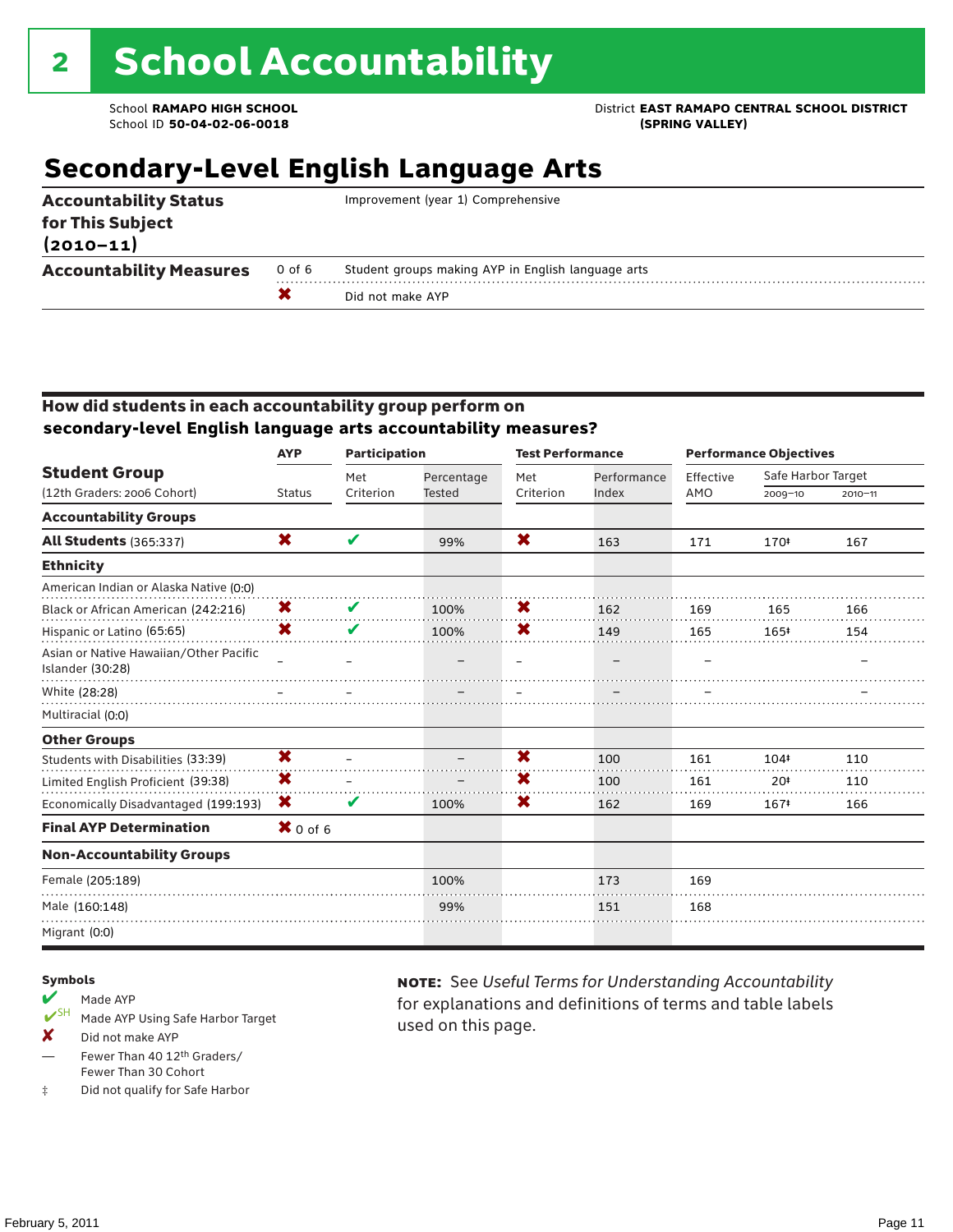# 2 School Accountability

School ID 50-04-02-06-0018

### School **RAMAPO HIGH SCHOOL**<br>School ID 50-04-02-06-0018<br>
School ID 50-04-02-06-0018

### **Secondary-Level Mathematics**

| <b>Accountability Measures</b>                   | 0 of 6 | Student groups making AYP in mathematics<br>Did not make AYP |
|--------------------------------------------------|--------|--------------------------------------------------------------|
| $(2010 - 11)$                                    |        |                                                              |
| <b>Accountability Status</b><br>for This Subject |        | Improvement (year 1) Comprehensive                           |

#### How did students in each accountability group perform on **secondary-level mathematics accountability measures?**

|                                                            | <b>AYP</b>    | <b>Participation</b> |               | <b>Test Performance</b> |             |           | <b>Performance Objectives</b> |             |
|------------------------------------------------------------|---------------|----------------------|---------------|-------------------------|-------------|-----------|-------------------------------|-------------|
| <b>Student Group</b>                                       |               | Met                  | Percentage    | Met                     | Performance | Effective | Safe Harbor Target            |             |
| (12th Graders: 2006 Cohort)                                | <b>Status</b> | Criterion            | <b>Tested</b> | Criterion               | Index       | AMO       | $2009 - 10$                   | $2010 - 11$ |
| <b>Accountability Groups</b>                               |               |                      |               |                         |             |           |                               |             |
| <b>All Students (365:337)</b>                              | X             | V                    | 99%           | X                       | 164         | 167       | 167#                          | 168         |
| <b>Ethnicity</b>                                           |               |                      |               |                         |             |           |                               |             |
| American Indian or Alaska Native (0:0)                     |               |                      |               |                         |             |           |                               |             |
| Black or African American (242:216)                        | X             | V                    | 100%          | X                       | 164         | 165       | 165                           | 168         |
| Hispanic or Latino (65:65)                                 | X             | V                    | 100%          | X                       | 151         | 161       | 161#                          | 156         |
| Asian or Native Hawaiian/Other Pacific<br>Islander (30:28) |               |                      |               |                         |             |           |                               |             |
| White (28:28)                                              |               |                      |               |                         |             |           |                               |             |
| Multiracial (0:0)                                          |               |                      |               |                         |             |           |                               |             |
| <b>Other Groups</b>                                        |               |                      |               |                         |             |           |                               |             |
| Students with Disabilities (33:39)                         | X             |                      |               | $\overline{\mathbf{x}}$ | 97          | 157       | 110#                          | 107         |
| Limited English Proficient (39:38)                         | X             |                      |               | X                       | 124         | 157       | 20 <sup>†</sup>               | 132         |
| Economically Disadvantaged (199:193)                       | X             | V                    | 100%          | X                       | 163         | 165       | 165#                          | 167         |
| <b>Final AYP Determination</b>                             | $X$ 0 of 6    |                      |               |                         |             |           |                               |             |
| <b>Non-Accountability Groups</b>                           |               |                      |               |                         |             |           |                               |             |
| Female (205:189)                                           |               |                      | 100%          |                         | 172         | 165       |                               |             |
| Male (160:148)                                             |               |                      | 99%           |                         | 152         | 164       |                               |             |
| Migrant (0:0)                                              |               |                      |               |                         |             |           |                               |             |

#### Symbols

### Made AYP

- Made AYP Using Safe Harbor Target
- X Did not make AYP
- Fewer Than 40 12th Graders/ Fewer Than 30 Cohort
- ‡ Did not qualify for Safe Harbor

note: See *Useful Terms for Understanding Accountability*  for explanations and definitions of terms and table labels used on this page.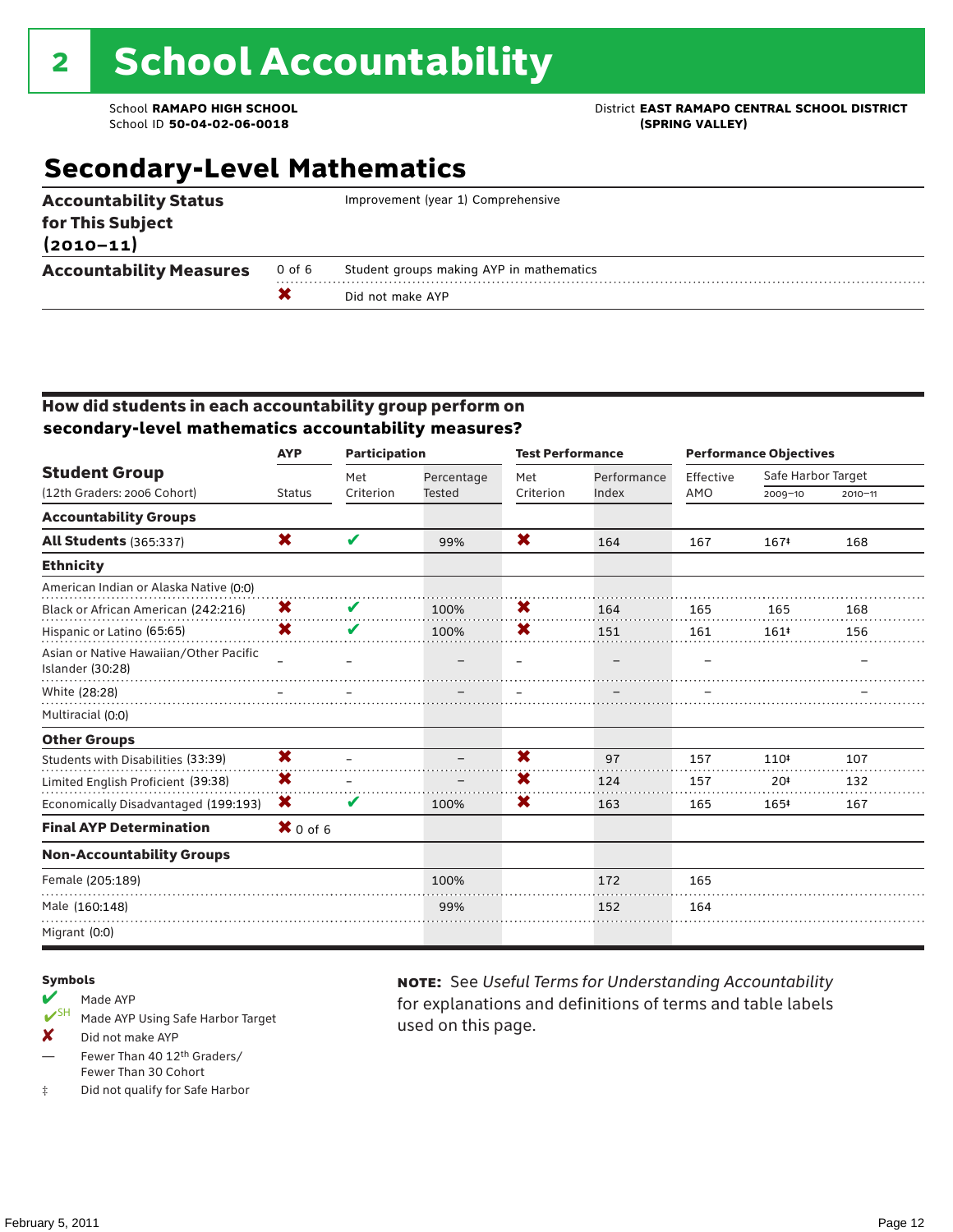# 2 School Accountability

School ID **50-04-02-06-0018 (SPRING VALLEY)**

School **RAMAPO HIGH SCHOOL** District **EAST RAMAPO CENTRAL SCHOOL DISTRICT**

### Graduation Rate

| <b>Accountability Status for</b><br>This Indicator (2010-11) |        | In Good Standing                             |
|--------------------------------------------------------------|--------|----------------------------------------------|
| <b>Accountability Measures</b>                               | 0 of 1 | Student groups making AYP in graduation rate |
|                                                              |        | Did not make AYP                             |

#### How did students in each accountability group perform on graduation rate accountability measures?

|                                                           | <b>Graduation</b> |           |            | <b>Objectives</b> |             |                 |
|-----------------------------------------------------------|-------------------|-----------|------------|-------------------|-------------|-----------------|
| <b>Student Group</b>                                      |                   | Met       | Graduation | State             |             | Progress Target |
| (2005 Graduation-Rate Total Cohort)                       | <b>AYP</b>        | Criterion | Rate       | Standard          | $2009 - 10$ | $2010 - 11$     |
| <b>Accountability Groups</b>                              |                   |           |            |                   |             |                 |
| All Students (386)                                        | X                 | X         | 74%        | 80%               | 75%         | 75%             |
| <b>Ethnicity</b>                                          |                   |           |            |                   |             |                 |
| American Indian or Alaska Native (1)                      |                   |           |            |                   |             |                 |
| Black or African American (235)                           |                   | V         | 75%        | 80%               | 74%         | 76%             |
| Hispanic or Latino (76)                                   |                   | X         | 59%        | 80%               | 62%         | 63%             |
| Asian or Native Hawaiian/Other Pacific Islander (38)<br>. |                   | V         | 95%        | 80%               |             |                 |
| White (36)                                                |                   | X         | 72%        | 80%               | 80%         | 74%             |
| Multiracial (0)                                           |                   |           |            |                   |             |                 |
| <b>Other Groups</b>                                       |                   |           |            |                   |             |                 |
| Students with Disabilities (49)                           |                   | X         | 59%        | 80%               | 60%         | 63%             |
| Limited English Proficient (48)                           |                   | X         | 42%        | 80%               | 49%         | 50%             |
| Economically Disadvantaged (163)                          |                   | X         | 72%        | 80%               | 74%         | 74%             |
| <b>Final AYP Determination</b>                            | $X$ 0 of 1        |           |            |                   |             |                 |
| <b>Non-Accountability Groups</b>                          |                   |           |            |                   |             |                 |
| Female (172)                                              |                   |           | 76%        | 80%               |             |                 |
| Male (214)                                                |                   |           | 71%        | 80%               |             |                 |
| Migrant (0)                                               |                   |           |            |                   |             |                 |

#### Symbols

- Made AYP
- $\boldsymbol{X}$  Did not make AYP
- Fewer than 30 Graduation-Rate Total Cohort

#### note: See *Useful Terms for Understanding Accountability*  for explanations and definitions of terms and table labels used on this page.

#### **Aspirational Goal**

The Board of Regents has set an aspirational goal that 95% of students in each public school and school district will graduate within five years of first entry into grade 9. The graduation rate for the 2005 total cohort through June 2010 (after 5 years) for this school is 81% and, therefore, this school *did not* meet this goal. The aspirational goal does not impact accountability.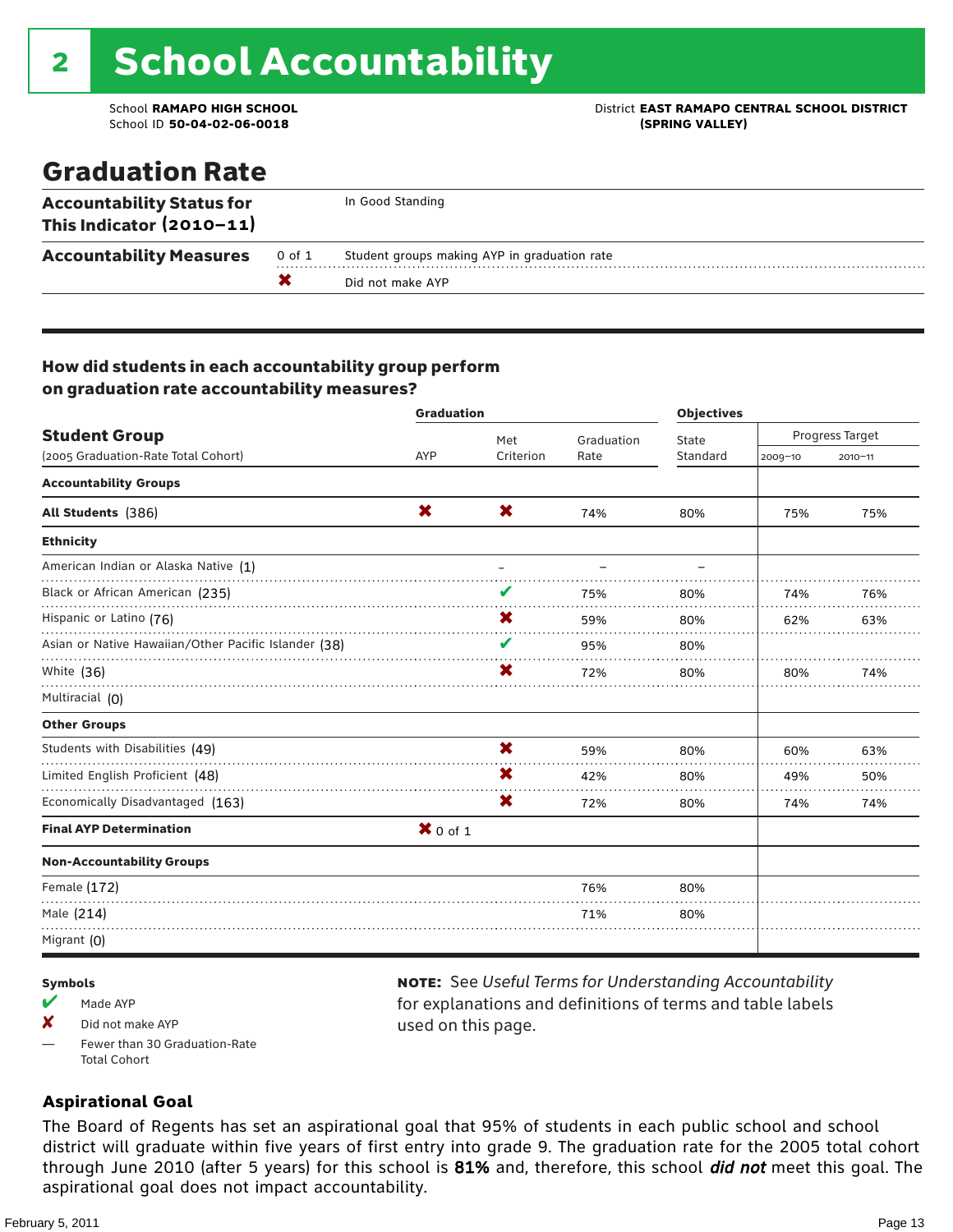### Summary of 2009–10 **School Performance**

Performance on the State assessments in English language arts, mathematics, and science at the elementary and middle levels is reported in terms of mean scores and the percentage of tested students scoring at or above Level 2, Level 3, and Level 4. Performance on the State assessments in ELA and mathematics at the secondary level is reported in terms of the percentage of students in a cohort scoring at these levels.

|                        |     | Percentage of students that<br>scored at or above Level 3 |      |  |  |  |  |
|------------------------|-----|-----------------------------------------------------------|------|--|--|--|--|
| <b>Secondary Level</b> | 0%  | 50%                                                       | 100% |  |  |  |  |
| English                | 73% |                                                           | 364  |  |  |  |  |
| <b>Mathematics</b>     | 71% | 364                                                       |      |  |  |  |  |

School **RAMAPO HIGH SCHOOL** District **EAST RAMAPO CENTRAL SCHOOL DISTRICT**

#### About the Performance Level Descriptors

#### Level 1: Not Meeting Learning Standards.

Student performance does not demonstrate an understanding of the content expected in the subject and grade level.

#### Level 2: Partially Meeting Learning Standards.

Student performance demonstrates a partial understanding of the content expected in the subject and grade level.

#### Level 3: Meeting Learning Standards.

Student performance demonstrates an understanding of the content expected in the subject and grade level.

#### Level 4: Meeting Learning Standards with Distinction.

Student performance demonstrates a thorough understanding of the content expected in the subject and grade level.

#### How are Need/Resource Capacity (N/RC) categories determined?

Districts are divided into high, average, and low need categories based on their ability to meet the special needs of their students with local resources. Districts in the high need category are subdivided into four categories based on enrollment size and, in some cases, number of students per square mile. More information about the categories can be found in the *Report to the Governor and the Legislature on the Educational Status of the*  State's Schools at www.p12.nysed.gov/irts.

In this section, this school's performance is compared with<br>that of the school district and multigarhaals Statemide In this section, this school's performance is compared that of the school district and public schools Statewide.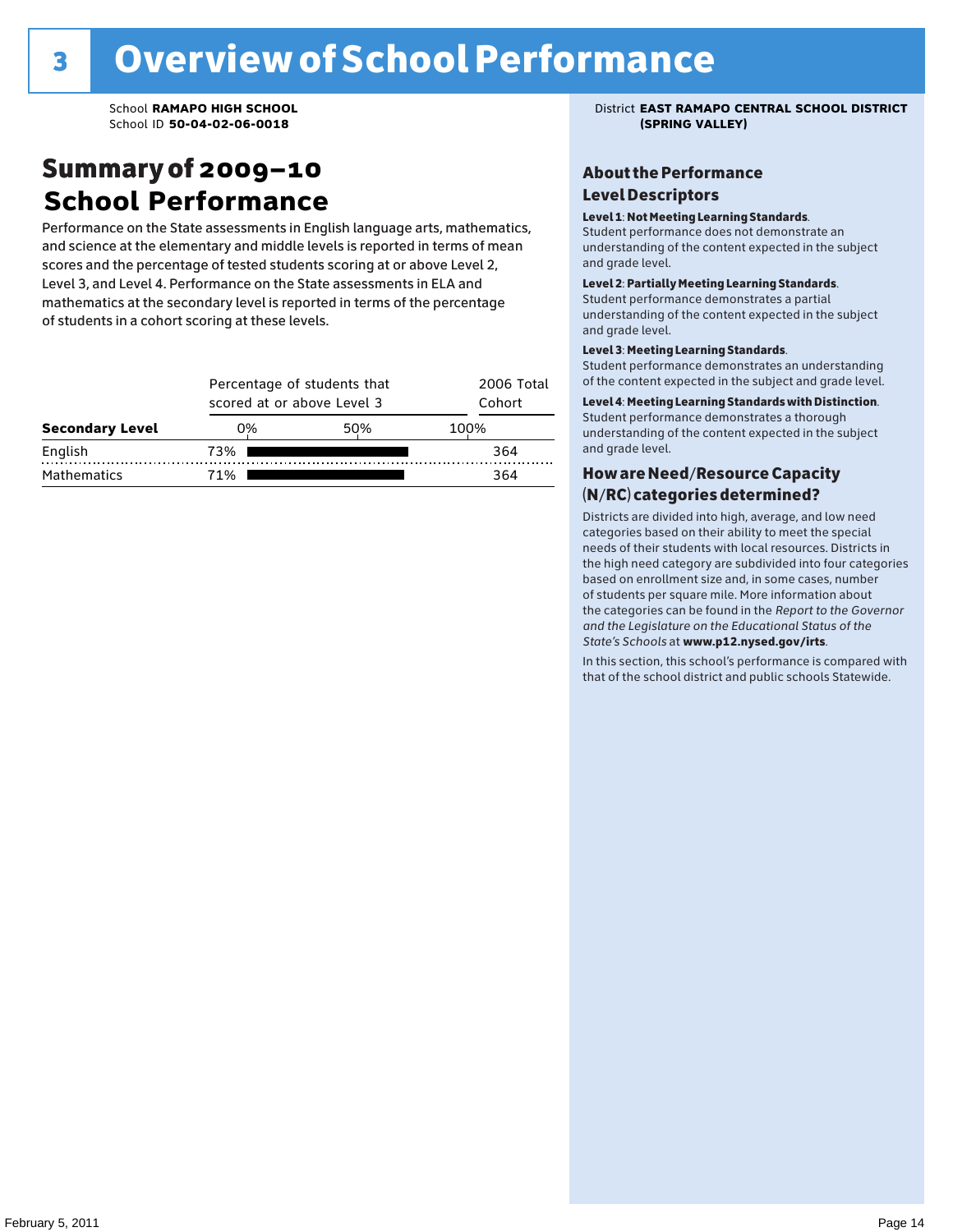School **RAMAPO HIGH SCHOOL**<br>School ID 50-04-02-06-0018<br>
School ID 50-04-02-06-0018

### **This School's Results in Grade 8 English Language Arts**

|                                   |      | <b>This School</b> |                                 |                                 | <b>School District</b> |                                 |                |         | <b>NY State Public</b>          |  |
|-----------------------------------|------|--------------------|---------------------------------|---------------------------------|------------------------|---------------------------------|----------------|---------|---------------------------------|--|
|                                   |      |                    | Percentage scoring at level(s): |                                 |                        | Percentage scoring at level(s): |                |         | Percentage scoring at level(s): |  |
|                                   |      | $2 - 4$            | $3 - 4$                         | 4                               | $2 - 4$                | $3 - 4$                         | $\overline{4}$ | $2 - 4$ | $3 - 4$<br>$\overline{4}$       |  |
|                                   |      |                    |                                 | *Range: 602-790 650-790 715-790 |                        |                                 |                |         |                                 |  |
|                                   | 100% |                    |                                 |                                 |                        |                                 |                |         |                                 |  |
| $\blacksquare$ 2009-10<br>a sa na |      |                    |                                 |                                 |                        |                                 |                |         |                                 |  |
| 2008-09<br>a katika               |      |                    |                                 |                                 |                        |                                 |                |         |                                 |  |
|                                   |      |                    |                                 |                                 |                        |                                 |                |         |                                 |  |
| Number of Tested Students:        |      |                    |                                 |                                 |                        |                                 |                |         |                                 |  |

| <b>Results by</b>                               |        | 2009-10 School Year |                                 |                | 2008-09 School Year     |         |                                 |   |  |
|-------------------------------------------------|--------|---------------------|---------------------------------|----------------|-------------------------|---------|---------------------------------|---|--|
| <b>Student Group</b>                            | Total  |                     | Percentage scoring at level(s): |                | Total                   |         | Percentage scoring at level(s): |   |  |
|                                                 | Tested | $2 - 4$             | $3 - 4$                         | $\overline{4}$ | Tested                  | $2 - 4$ | $3 - 4$                         | 4 |  |
| <b>All Students</b>                             |        |                     |                                 |                | $\overline{\mathbf{2}}$ |         |                                 |   |  |
| Female                                          |        |                     |                                 |                |                         |         |                                 |   |  |
| Male                                            |        |                     |                                 |                | 2                       |         |                                 |   |  |
| American Indian or Alaska Native                |        |                     |                                 |                |                         |         |                                 |   |  |
| <b>Black or African American</b>                |        |                     |                                 |                |                         |         |                                 |   |  |
| Hispanic or Latino                              |        |                     |                                 |                | $\overline{2}$          |         |                                 |   |  |
| Asian or Native Hawaiian/Other Pacific Islander |        |                     |                                 |                |                         |         |                                 |   |  |
| White                                           |        |                     |                                 |                |                         |         |                                 |   |  |
| Multiracial                                     |        |                     |                                 |                |                         |         |                                 |   |  |
| Small Group Totals                              |        |                     |                                 |                | 2                       |         |                                 |   |  |
| <b>General-Education Students</b>               |        |                     |                                 |                | $\overline{2}$          |         |                                 |   |  |
| <b>Students with Disabilities</b>               |        |                     |                                 |                |                         |         |                                 |   |  |
| English Proficient                              |        |                     |                                 |                |                         |         |                                 |   |  |
| Limited English Proficient                      |        |                     |                                 |                | 2                       |         |                                 |   |  |
| Economically Disadvantaged                      |        |                     |                                 |                | $\overline{2}$          |         |                                 |   |  |
| Not Disadvantaged                               |        |                     |                                 |                |                         |         |                                 |   |  |
| Migrant                                         |        |                     |                                 |                |                         |         |                                 |   |  |
| Not Migrant                                     |        |                     |                                 |                | 2                       |         |                                 |   |  |
|                                                 |        |                     |                                 |                |                         |         |                                 |   |  |

**NOTES** 

The – symbol indicates that data for a group of students have been suppressed. If a group has fewer than five students,<br>data for that group and the next smallest group(s) are suppressed to protect the privacy of individual

| * These ranges are for 2009-10 data only. Ranges for the 2008-09 data are available in the 2008-09 Accountability and Overview Reports.<br><b>Other</b> |        | 2009-10 School Year |                             |     | 2008-09 School Year |                             |         |     |
|---------------------------------------------------------------------------------------------------------------------------------------------------------|--------|---------------------|-----------------------------|-----|---------------------|-----------------------------|---------|-----|
| <b>Assessments</b>                                                                                                                                      | Total  |                     | Number scoring at level(s): |     |                     | Number scoring at level(s): |         |     |
|                                                                                                                                                         | Tested | $2 - 4$             | $3 - 4$                     | 4   | Tested              | $2 - 4$                     | $3 - 4$ | 4   |
| New York State Alternate Assessment<br>(NYSAA): Grade 8 Equivalent                                                                                      | 0      |                     |                             |     |                     |                             |         |     |
| New York State English as a Second Language<br>Achievement Test (NYSESLAT) <sup>+</sup> : Grade 8                                                       | 0      | N/A                 | N/A                         | N/A | 26                  | N/A                         | N/A     | N/A |
|                                                                                                                                                         | Total  |                     |                             |     | Total               |                             |         |     |
| Recently Arrived LEP Students NOT Tested on<br>the ELA NYSTP: Grade 8                                                                                   | 0      | N/A                 | N/A                         | N/A | N/A                 | N/A                         | N/A     | N/A |

February 5, 2011 **Page 15** † These counts represent recently arrived LEP students who used the NYSESLAT to fulfill the English language arts participation requirement.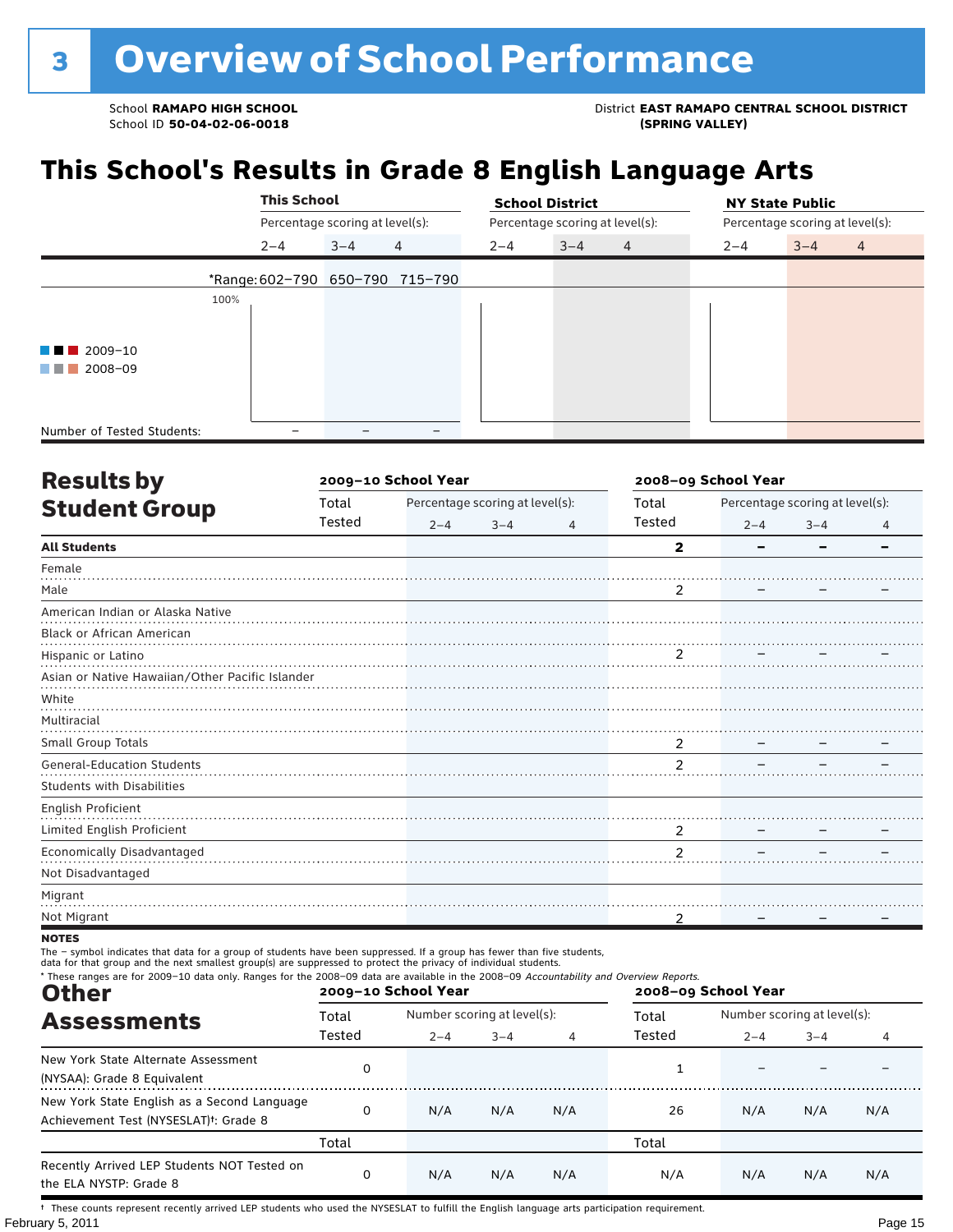School ID 50-04-02-06-0018

School **RAMAPO HIGH SCHOOL**<br>School ID 50-04-02-06-0018<br>
School ID 50-04-02-06-0018

### **This School's Results in Grade 8 Mathematics**

|                             |      | <b>This School</b>              |         |                                 | <b>School District</b> |                                 |                | <b>NY State Public</b> |                                 |                |
|-----------------------------|------|---------------------------------|---------|---------------------------------|------------------------|---------------------------------|----------------|------------------------|---------------------------------|----------------|
|                             |      | Percentage scoring at level(s): |         |                                 |                        | Percentage scoring at level(s): |                |                        | Percentage scoring at level(s): |                |
|                             |      | $2 - 4$                         | $3 - 4$ | $\overline{4}$                  | $2 - 4$                | $3 - 4$                         | $\overline{4}$ | $2 - 4$                | $3 - 4$                         | $\overline{4}$ |
|                             |      |                                 |         | *Range: 616-775 650-775 701-775 |                        |                                 |                |                        |                                 |                |
| 2009 Mean Score: 604        | 100% |                                 |         |                                 | 93%                    |                                 |                | 96%                    | 80%                             |                |
| $\blacksquare$ 2009-10<br>. |      |                                 |         |                                 |                        | 55%                             |                |                        |                                 |                |
| 2008-09<br>a sa tsa         |      | 41%                             | 6%      | 0%                              |                        |                                 | 7%             |                        |                                 | 19%            |
| Number of Tested Students:  |      |                                 |         | $\mathbf 0$                     | 559                    | 333                             | 40             |                        |                                 |                |

| <b>Results by</b>                               |        | 2009-10 School Year |                                 |   | 2008-09 School Year |                                 |         |                |  |
|-------------------------------------------------|--------|---------------------|---------------------------------|---|---------------------|---------------------------------|---------|----------------|--|
| <b>Student Group</b>                            | Total  |                     | Percentage scoring at level(s): |   | Total               | Percentage scoring at level(s): |         |                |  |
|                                                 | Tested | $2 - 4$             | $3 - 4$                         | 4 | Tested              | $2 - 4$                         | $3 - 4$ | $\overline{4}$ |  |
| <b>All Students</b>                             |        |                     |                                 |   | 17                  | 41%                             | 6%      | 0%             |  |
| Female                                          |        |                     |                                 |   | 4                   |                                 |         |                |  |
| Male                                            |        |                     |                                 |   | 13                  |                                 |         |                |  |
| American Indian or Alaska Native                |        |                     |                                 |   |                     |                                 |         |                |  |
| Black or African American                       |        |                     |                                 |   | 4                   |                                 |         |                |  |
| Hispanic or Latino                              |        |                     |                                 |   | 13                  |                                 |         |                |  |
| Asian or Native Hawaiian/Other Pacific Islander |        |                     |                                 |   |                     |                                 |         |                |  |
| White                                           |        |                     |                                 |   |                     |                                 |         |                |  |
| Multiracial                                     |        |                     |                                 |   |                     |                                 |         |                |  |
| Small Group Totals                              |        |                     |                                 |   | 17                  | 41%                             | 6%      | 0%             |  |
| <b>General-Education Students</b>               |        |                     |                                 |   | 17                  | 41%                             | 6%      | 0%             |  |
| <b>Students with Disabilities</b>               |        |                     |                                 |   |                     |                                 |         |                |  |
| English Proficient                              |        |                     |                                 |   |                     |                                 |         |                |  |
| Limited English Proficient                      |        |                     |                                 |   | 17                  | 41%                             | 6%      | 0%             |  |
| Economically Disadvantaged                      |        |                     |                                 |   | 13                  |                                 |         |                |  |
| Not Disadvantaged                               |        |                     |                                 |   | 4                   |                                 |         |                |  |
| Migrant                                         |        |                     |                                 |   |                     |                                 |         |                |  |
| Not Migrant                                     |        |                     |                                 |   | 17                  | 41%                             | 6%      | 0%             |  |
| <b>NOTES</b>                                    |        |                     |                                 |   |                     |                                 |         |                |  |

#### notes

The – symbol indicates that data for a group of students have been suppressed. If a group has fewer than five students,

data for that group and the next smallest group(s) are suppressed to protect the privacy of individual students.

| <b>Other</b><br><b>Assessments</b>                                 |        | 2009-10 School Year |                             | 2008-09 School Year |        |                             |         |  |
|--------------------------------------------------------------------|--------|---------------------|-----------------------------|---------------------|--------|-----------------------------|---------|--|
|                                                                    | Total  |                     | Number scoring at level(s): |                     | Total  | Number scoring at level(s): |         |  |
|                                                                    | Tested | $2 - 4$             | $3 - 4$                     |                     | Tested | $2 - 4$                     | $3 - 4$ |  |
| New York State Alternate Assessment<br>(NYSAA): Grade 8 Equivalent |        |                     |                             |                     |        |                             |         |  |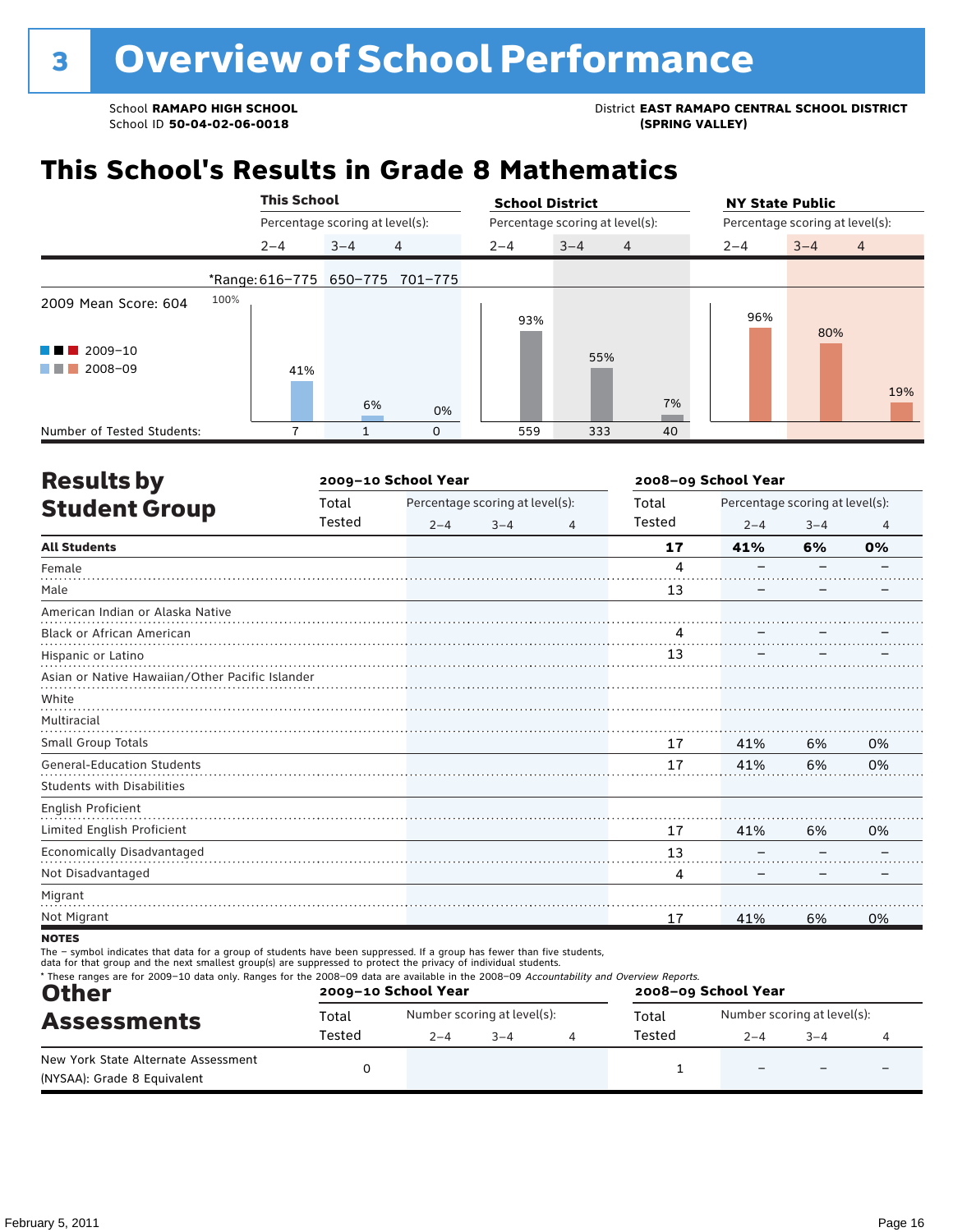School ID 50-04-02-06-0018

### School **RAMAPO HIGH SCHOOL**<br>School ID 50-04-02-06-0018<br>GPRING VALLEY)

### **This School's Results in Grade 8 Science**

|                                           | <b>This School</b> |                                 |                | <b>School District</b> |                                 |     | <b>NY State Public</b>          |                           |     |  |
|-------------------------------------------|--------------------|---------------------------------|----------------|------------------------|---------------------------------|-----|---------------------------------|---------------------------|-----|--|
|                                           |                    | Percentage scoring at level(s): |                |                        | Percentage scoring at level(s): |     | Percentage scoring at level(s): |                           |     |  |
|                                           | $2 - 4$            | $3 - 4$                         | $\overline{4}$ | $2 - 4$                | $3 - 4$<br>$\overline{4}$       |     | $2 - 4$                         | $3 - 4$<br>$\overline{4}$ |     |  |
|                                           |                    |                                 |                |                        |                                 |     |                                 |                           |     |  |
| 100%<br>$\blacksquare$ 2009-10<br>2008-09 | 33%                | 0%                              | 0%             | 89%                    | 56%                             | 15% | 94%                             | 71%                       | 26% |  |
| Number of Tested Students:                | ĥ                  | $\Omega$                        | $\mathbf 0$    | 536                    | 337                             | 92  |                                 |                           |     |  |

| <b>Results by</b>                               |        | 2009-10 School Year |                                 | 2008-09 School Year |        |                                 |         |    |
|-------------------------------------------------|--------|---------------------|---------------------------------|---------------------|--------|---------------------------------|---------|----|
| <b>Student Group</b>                            | Total  |                     | Percentage scoring at level(s): |                     | Total  | Percentage scoring at level(s): |         |    |
|                                                 | Tested | $2 - 4$             | $3 - 4$                         | 4                   | Tested | $2 - 4$                         | $3 - 4$ | 4  |
| <b>All Students</b>                             |        |                     |                                 |                     | 18     | 33%                             | 0%      | 0% |
| Female                                          |        |                     |                                 |                     | 6      | 50%                             | 0%      | 0% |
| Male                                            |        |                     |                                 |                     | 12     | 25%                             | 0%      | 0% |
| American Indian or Alaska Native                |        |                     |                                 |                     |        |                                 |         |    |
| Black or African American                       |        |                     |                                 |                     | 4      |                                 |         |    |
| Hispanic or Latino                              |        |                     |                                 |                     | 14     |                                 |         |    |
| Asian or Native Hawaiian/Other Pacific Islander |        |                     |                                 |                     |        |                                 |         |    |
| White                                           |        |                     |                                 |                     |        |                                 |         |    |
| Multiracial                                     |        |                     |                                 |                     |        |                                 |         |    |
| Small Group Totals                              |        |                     |                                 |                     | 18     | 33%                             | 0%      | 0% |
| <b>General-Education Students</b>               |        |                     |                                 |                     | 18     | 33%                             | 0%      | 0% |
| <b>Students with Disabilities</b>               |        |                     |                                 |                     |        |                                 |         |    |
| <b>English Proficient</b>                       |        |                     |                                 |                     |        |                                 |         |    |
| Limited English Proficient                      |        |                     |                                 |                     | 18     | 33%                             | 0%      | 0% |
| Economically Disadvantaged                      |        |                     |                                 |                     | 14     |                                 |         |    |
| Not Disadvantaged                               |        |                     |                                 |                     | 4      |                                 |         |    |
| Migrant                                         |        |                     |                                 |                     |        |                                 |         |    |
| Not Migrant                                     |        |                     |                                 |                     | 18     | 33%                             | 0%      | 0% |
|                                                 |        |                     |                                 |                     |        |                                 |         |    |

#### **NOTES**

The – symbol indicates that data for a group of students have been suppressed. If a group has fewer than five students,<br>data for that group and the next smallest group(s) are suppressed to protect the privacy of individual

| <b>Other</b>                        |        | 2009-10 School Year         |      |  | 2008-09 School Year |                             |      |  |  |
|-------------------------------------|--------|-----------------------------|------|--|---------------------|-----------------------------|------|--|--|
| <b>Assessments</b>                  | Total  | Number scoring at level(s): |      |  | Total               | Number scoring at level(s): |      |  |  |
|                                     | Tested | $2 - 4$                     | $-4$ |  | Tested              | $2 - 4$                     | $-4$ |  |  |
| New York State Alternate Assessment |        |                             |      |  |                     |                             |      |  |  |
| (NYSAA): Grade 8 Equivalent         |        |                             |      |  |                     |                             |      |  |  |
| <b>Regents Science</b>              |        |                             |      |  |                     |                             |      |  |  |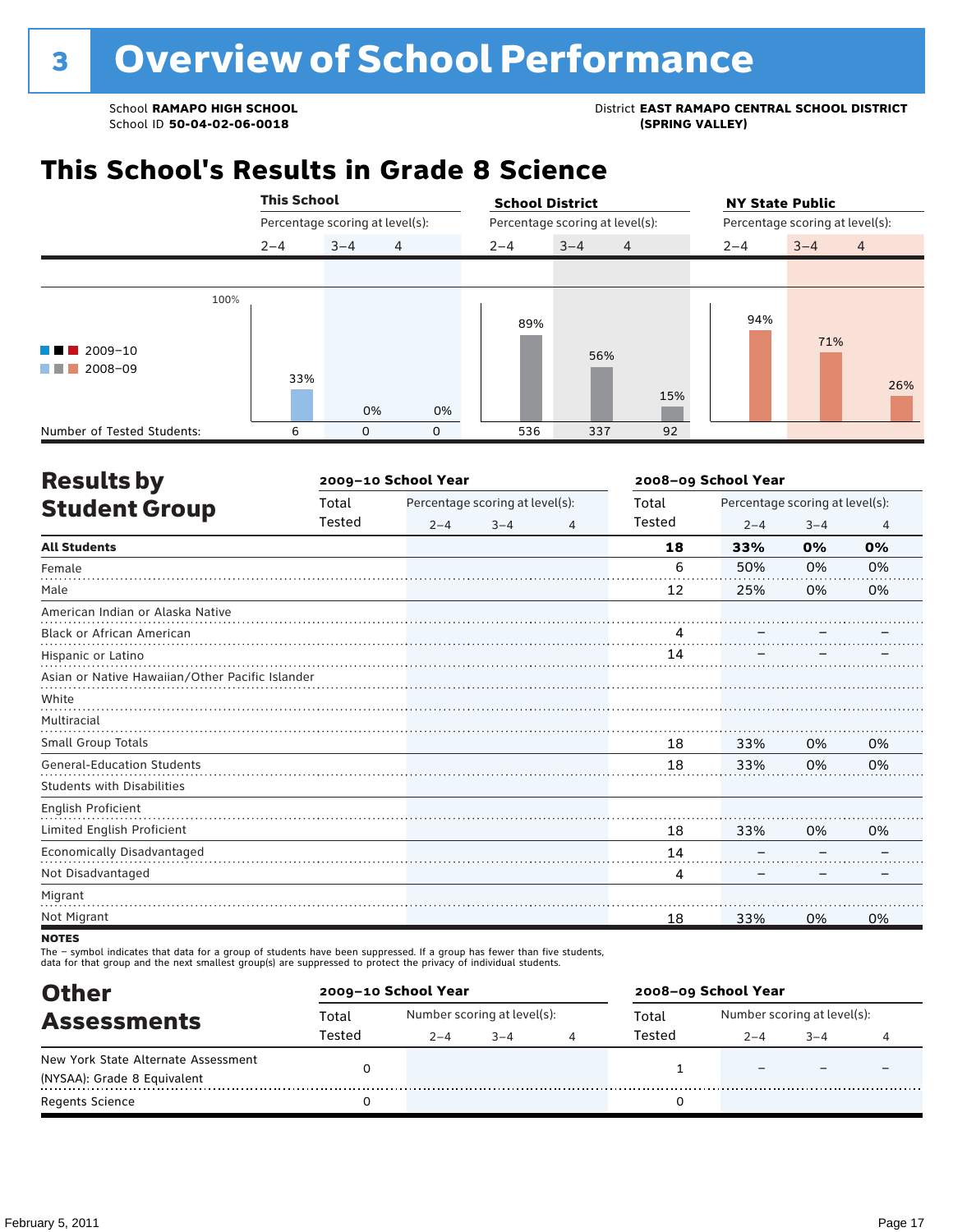School **RAMAPO HIGH SCHOOL** District **EAST RAMAPO CENTRAL SCHOOL DISTRICT**

### **This School's Total Cohort\* Results in Secondary-Level English after Four Years of Instruction**

|                                                  | <b>This School</b> |                                 | <b>School District</b> |                                 | <b>NY State Public</b><br>Percentage scoring at level(s): |                    |  |
|--------------------------------------------------|--------------------|---------------------------------|------------------------|---------------------------------|-----------------------------------------------------------|--------------------|--|
|                                                  |                    | Percentage scoring at level(s): |                        | Percentage scoring at level(s): |                                                           |                    |  |
|                                                  | $2 - 4$            | 4<br>$3 - 4$                    | $2 - 4$                | $3 - 4$<br>$\overline{4}$       | $2 - 4$                                                   | $3 - 4$<br>4       |  |
| $\blacksquare$ 2006 Cohort<br>2005 Cohort<br>. . | 79% 78%            | 73% 70%<br>33%<br>21%           | 77% 78%                | 70% 70%<br>31%<br>19%           | 82% 81%                                                   | 79% 77%<br>32% 32% |  |

| <b>Results by</b>                                  | 2006 Cohort |                                 | 2005 Cohort** |     |             |                                 |         |                |
|----------------------------------------------------|-------------|---------------------------------|---------------|-----|-------------|---------------------------------|---------|----------------|
|                                                    | Number      | Percentage scoring at level(s): |               |     | Number      | Percentage scoring at level(s): |         |                |
| <b>Student Group</b>                               | of Students | $2 - 4$                         | $3 - 4$       | 4   | of Students | $2 - 4$                         | $3 - 4$ | $\overline{4}$ |
| <b>All Students</b>                                | 364         | 79%                             | 73%           | 21% | 386         | 78%                             | 70%     | 33%            |
| Female                                             | 201         | 86%                             | 81%           | 27% | 172         | 83%                             | 74%     | 41%            |
| Male                                               | 163         | 71%                             | 63%           | 13% | 214         | 74%                             | 67%     | 28%            |
| American Indian or Alaska Native                   |             |                                 |               |     | 1           |                                 |         |                |
| Black or African American                          | 229         | 80%                             | 73%           | 17% | 235         | 80%                             | 71%     | 27%            |
| Hispanic or Latino                                 | 78          | 65%                             | 59%           | 14% | 76          | 61%                             | 55%     | 22%            |
| Asian or Native<br>Hawaiian/Other Pacific Islander | 29          | 97%                             | 97%           | 55% | 38          | 100%                            | 97%     | 89%            |
| White                                              | 28          | 89%                             | 86%           | 32% | 36          |                                 |         |                |
| Multiracial                                        |             |                                 |               |     |             |                                 |         |                |
| Small Group Totals                                 |             |                                 |               |     | 37          | 78%                             | 73%     | 38%            |
| <b>General-Education Students</b>                  | 327         | 82%                             | 77%           | 23% | 342         | 82%                             | 76%     | 38%            |
| <b>Students with Disabilities</b>                  | 37          | 51%                             | 32%           | 0%  | 44          | 43%                             | 27%     | 0%             |
| <b>English Proficient</b>                          | 317         | 85%                             | 79%           | 24% | 346         | 82%                             | 75%     | 37%            |
| Limited English Proficient                         | 47          | 40%                             | 30%           | 2%  | 40          | 38%                             | 28%     | 3%             |
| Economically Disadvantaged                         | 201         | 82%                             | 73%           | 18% | 163         | 79%                             | 68%     | 26%            |
| Not Disadvantaged                                  | 163         | 76%                             | 72%           | 25% | 223         | 77%                             | 72%     | 39%            |
| Migrant                                            |             |                                 |               |     |             |                                 |         |                |
| Not Migrant                                        | 364         | 79%                             | 73%           | 21% | 386         | 78%                             | 70%     | 33%            |

#### **NOTES**

The – symbol indicates that data for a group of students have been suppressed. If a group has fewer than five students,

data for that group and the next smallest group(s) are suppressed to protect the privacy of individual students.

 \* A total cohort consists of all students who first entered Grade 9 in a particular year, and all ungraded students with disabilities who reached their seventeenth birthday in that year, and were enrolled in the school/district for five months. Students are excluded from the cohort if they transferred to another school district, nonpublic school, or criminal justice facility, or left the U.S. and its territories or died before the report date. Statewide total cohort also includes students who were enrolled for fewer than five months.

\*\* 2005 cohort data are those reported in the 2008–09 *Accountability and Overview Report*.